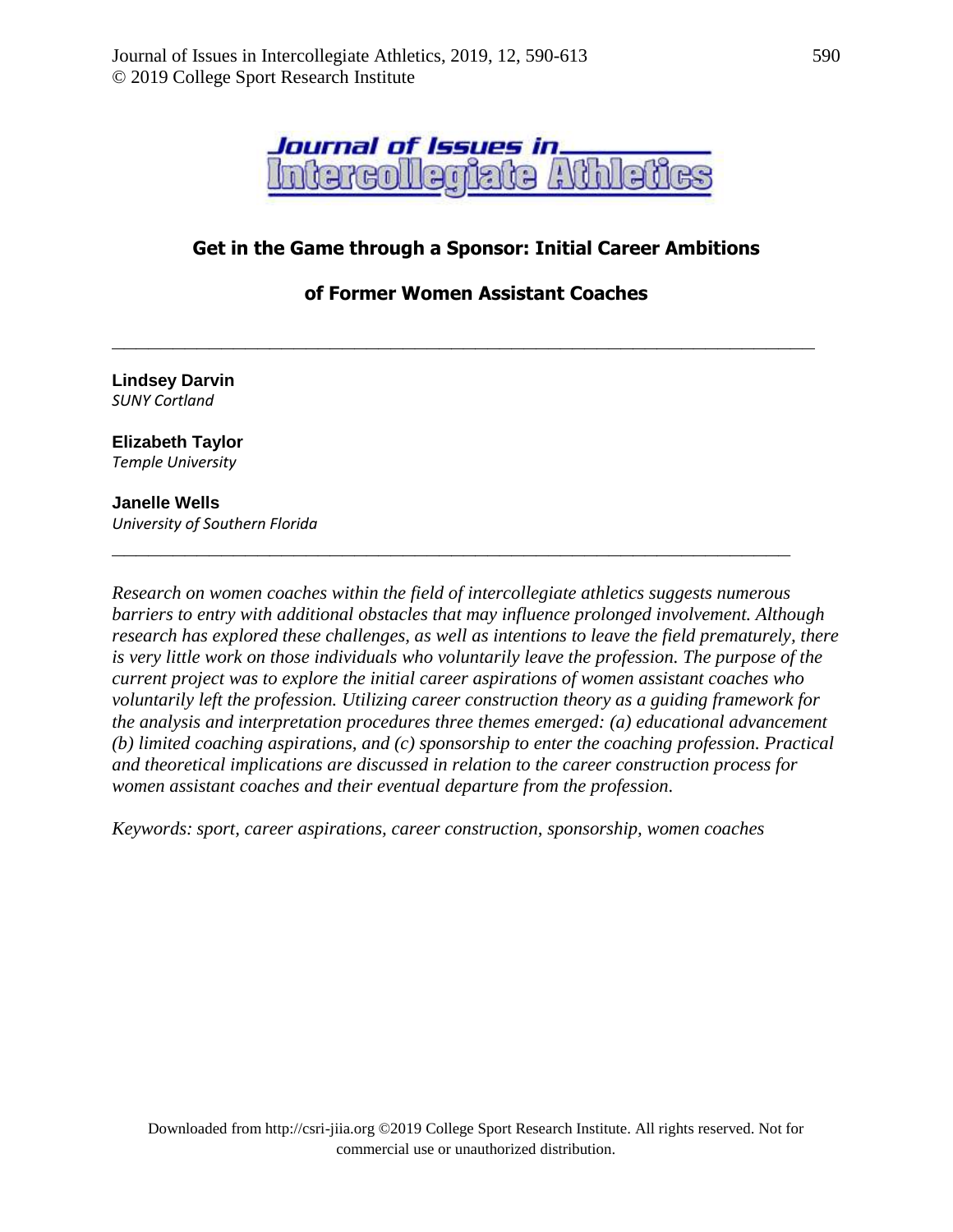n sport, not only are women underrepresented in leadership roles, they subsequently I a sport, not only are women underrepresented in leadership roles, they subsequently<br>maintain fewer lower-level positions (Hoeber, 2007), and experience greater barriers to both entry and ascension to senior-level occupations (Taylor & Hardin, 2016). Barriers for women leaders in sport include unequal assumption of competence, homologous reproduction, a lack of female mentors and networking opportunities, and homophobia (Darvin & Sagas, 2017; Kamphoff, 2010; Kilty, 2006). These barriers may limit women's career mobility both laterally and vertically within the industry. More specifically, power structures found in male-dominated fields may create what women have described as a "difficulty" working in a hostile environment (Norman, 2010). Within these male-dominated industries women may also attract increased negative attention (e.g., forms of harassment), receive less organizational support, and be evaluated more critically, especially when new to the organization (Berrey, 2014; Kanter, 1977). The barriers experienced by women in head coaching positions may also influence the entry experiences of women into the assistant coach role and there has been a decline in the overall proportion of women assistant coaches. Specifically, the sport industry has seen a decline in the proportion of paid women assistant coaches coaching women within the National Collegiate Athletic Association (NCAA) level of competition from 62% in 1994 to 54% in 2014 (Acosta & Carpenter, 2014). Most recently, Lapchick (2018) has noted the continuous decline in the proportion of women assistant coaches for NCAA women's programs from 51% during the 2016-2017 athletic season to 49% during the 2017-2018 athletic season.

The underrepresentation of women assistant coaches transcends each level of competition, from youth to the professional ranks (Wells, 2016). At the youth sport level, women assistant coaches are often highly underrepresented. For example, findings within a Midwestern youth organization indicated women represented a mere 18.9% of all assistant coaches for both boys and girls teams (LaVoi, 2009). Within the NCAA, the proportion of women assistant coaches has declined since the enactment of Title IX in 1972 (a U.S. policy requiring equal opportunity to activities in federally funding educational settings), is almost nonexistent in men's sports ( $\leq 2\%$ ), and maintains only a slight edge in women's programs (51.1%; Acosta & Carpenter, 2014; Darvin & Sagas, 2017; NCAA, 2017). At the North American professional league level, men represent 99% of the assistant coaches for male professional leagues within the United States (i.e., National Basketball Association (NBA), Major League Baseball (MLB), National Hockey League (NHL), National Football League (NFL)) and for the Women's National Basketball Association (WNBA) women represent 68% of the assistant coach population (Lapchick, 2016). Globally, Lapchick (2016) boldly stated that "leadership in international sport is an exclusive club of men" (p. 1).

Despite the low and disproportionate representation of women assistant coaches in the profession, minimal research exists and has been limited to largely descriptive analyses, often concerned with the proportion of men and women occupants, work-related intentions to advance within the field or leave the occupation, or from the experience of current women assistant coaches (e.g., Acosta & Carpenter, 2014; Darvin & Sagas, 2017; Dixon & Sagas, 2007; Hancock, Cintron, & Darvin, 2018; Lapchick, 2016; Sagas & Cunningham, 2005; Sagas, Cunningham, & Pastore, 2006; Sagas, Paetzold, & Cunningham, 2006). The lack of research centered on better understanding the lived experiences within the occupation of assistant coach for women, combined with the knowledge that women are an integral part of the head coaching pipeline suggests an emerging need for additional inquiry (Wells, 2016). To our knowledge, only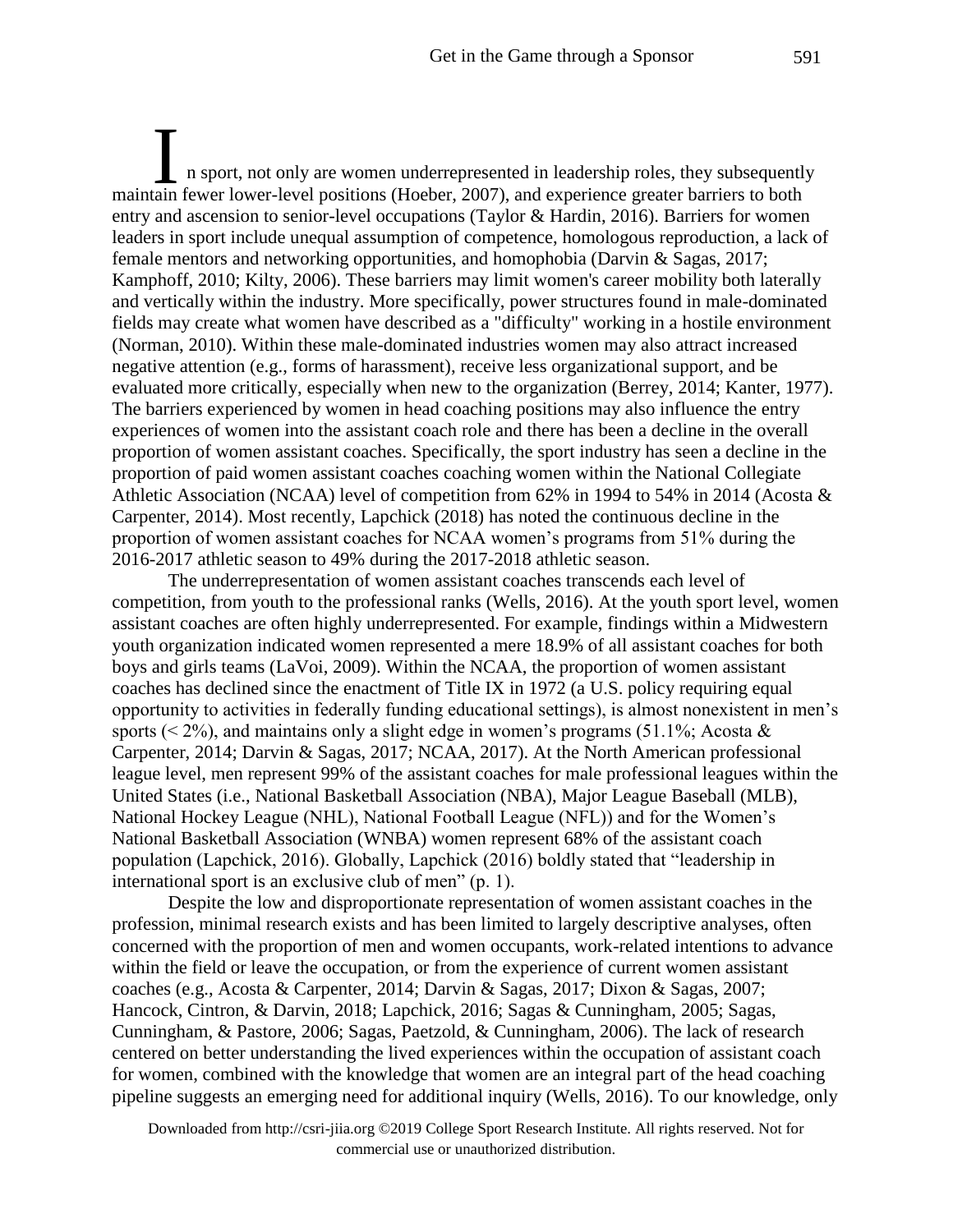one previous investigation (e.g. Darvin, 2019) has focused on those women who have voluntarily departed from the career of assistant coach. Instead, much of the previous investigations have focused on occupational turnover intentions, rather than the process of leaving an entire professional segment (Blau, 2007). Therefore, it would be insightful to hear the lived experiences of this particular population without the impression management concern that influences employees to bias, distort, or even hide their true work experience and reasoning for voluntarily exiting an organization or occupation (Giacalone, Knouse, & Montagliani, 1997; Kulik, Treuren, & Bordia, 2012). Beyond that, while previous research has examined the work experiences of current women sport employees (e.g. Dixon & Sagas, 2007; Hancock & Hums, 2016; Sagas, Cunningham, & Pastore, 2006; Taylor & Harding, 2016), an examination of this specific population of former employees permits an expansion of that literature and an avenue for comparison.

Based on these gaps in the literature, the current investigation focused on the initial career ambitions of former women NCAA assistant coaches who engaged in voluntary occupational turnover. The overarching research question that guided our study: What were the initial career aspirations of former NCAA women assistant coaches who have engaged in voluntary occupational turnover?

# **Review of Literature**

Previous researchers have established that even within entry-level roles, such as the assistant coach position, the opportunities for men and women are often enabled, shaped, and constrained by social contexts (Messener, 2009). These social institutions throughout sport continuously create, maintain, and subsequently recreate homogeneous hierarchies and as a result, women often have difficulty initially entering the coaching profession as an assistant, or continuing along the coaching pipeline (Darvin & Sagas, 2017; Wells, 2016). Many of these social contexts are applicable within a variety of sport sectors, as women are often discouraged from coaching roles at the lowest levels of sport competition. According to Messener (2009), gendered assignments may subsequently set the stage of stereotypical hiring practices at higher levels of sport competition, as youth athletes are socialized to believe early on that men coach and women manage. Messener (2009) explicitly noted:

The head coach, nearly always a man, is the leader and public face of the team; the team parent, nearly always a women, is working less visibly behind the scenes, doing the 'housekeeping'; support work; assistant coaches, mostly men, but including the occasional woman, help the coach on the field during practices and games (p. 29).

The preferences placed on maintaining men assistant coaches in sport competition as early as the youth level, often serves to reinforce the gendered nature of sport along with the gender-based stereotyping that occurs within hiring practices, whether formal or informal, throughout the industry (Darvin & Sagas, 2017; LaVoi, 2013). Additionally, findings have illustrated the distinction in athletic experience that men assistant coaches maintain. While women assistant coaches transition into the position following an elite-level playing career, men assistant coaches do not come equipped to the position with the same elite-level playing experiences (Wells, 2016). Further, researchers have also indicated women student-athletes do not differ in their coaching self-efficacy when compared to their men counterparts (Everhart &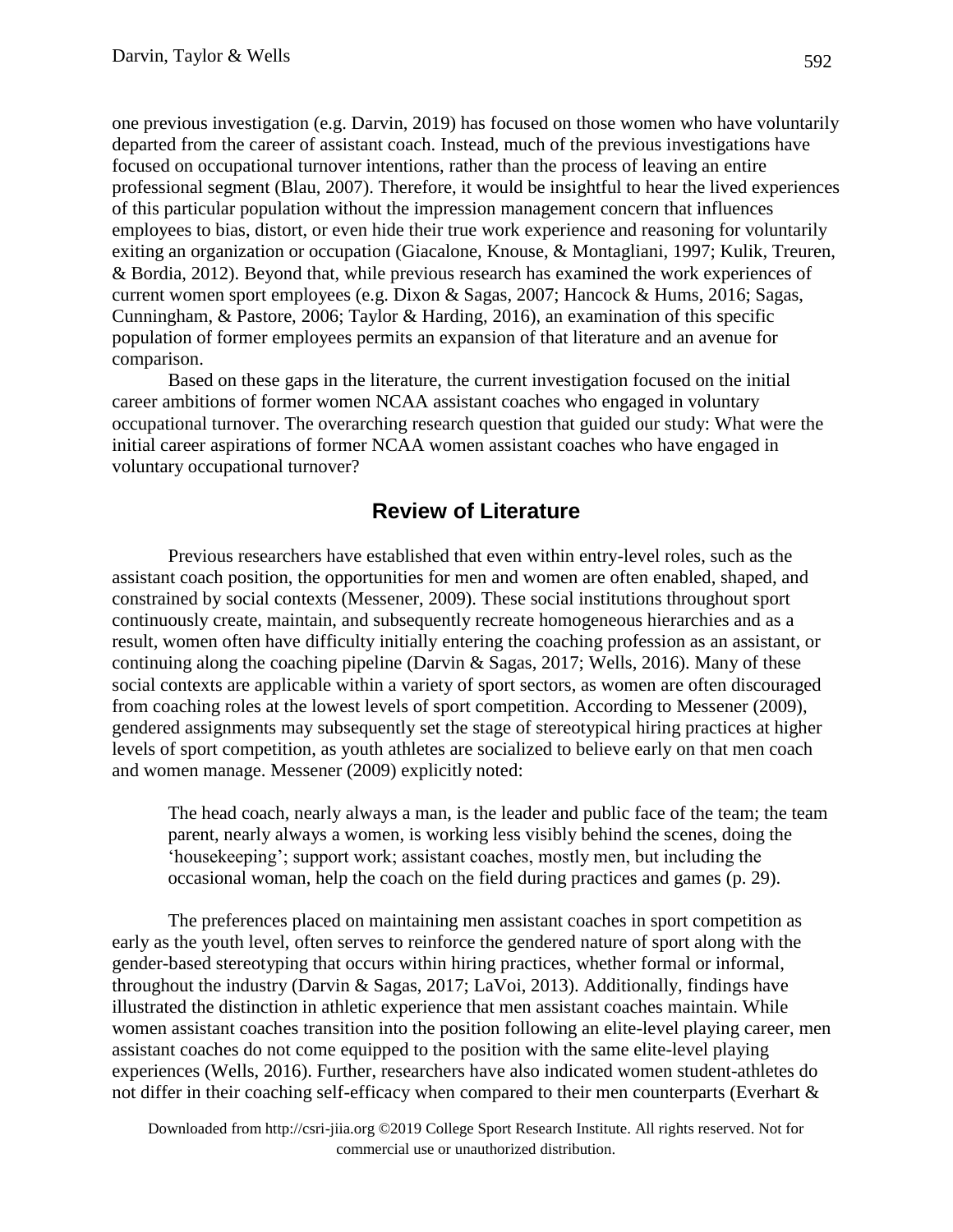Chelladurai, 1998). Additionally, women student-athletes who played under a woman head coach often express less concern with perceived discrimination in hiring or otherwise (Everhart & Chelladurai, 1998), yet women are still underrepresented within the assistant coach position.

Specific to the current investigation, Sagas, Cunningham and Pastore's (2006) findings indicated women assistant coaches maintain higher intentions to leave the coaching profession compared to their men assistant coach counterparts. These gender differentials in occupational turnover can have serious consequences including a supply shortage of women to fill sport leadership positions (e.g., head coach; Cunningham, 2015; Thorpe & Chawansky, 2017). Recognizing previous researchers have determined leaving one's organization is an easier process than leaving one's occupation due to the increased costs, such as training, human capital investments, disrupted work relationships, abandoned networks, lost time, and lost income (Blau, 2007), it is important to hear from those who have exited the occupation. According to Bolles (2006), employees have a higher chance of changing their organization than they do changing their occupation. As such, the average employee under the age of 35 will search for a similar job within a different organization roughly every one to three years and an employee over the age of 35 will seek out this change every five to eight years (Bolles, 2006). In contrast, a complete change in an individual's occupation will only occur for most individuals three times over the course of a lifetime (Bolles, 2006). Previous research conducted by Darvin (2019) indicates that there are a variety of reasons that lead to women voluntarily exiting the assistant coach occupation including, (1) destructive leadership practices, (2) recruiting toxicity, and (3) nonnuclear family balance. It was also determined that the process of leaving the occupation of assistant coach was a dramatic one for women, a process that took several years to come to fruition (Darvin, 2019). Thus, the process of leaving one's occupation voluntarily is quite extreme, yet investigations specific to those who have exited the profession of coaching voluntarily is rare in sport and additional inquiry is necessary.

# **Conceptual Considerations**

### *Career Construction Theory*

Career construction theory (CCT) assisted in the analysis and interpretation procedures for the current study as it is useful in "exploring how social contexts, identities, and behavior impact career decisions and trajectories" (Hancock & Hums, 2016, p. 199; Savickas, 2005). CCT explores how individuals construct, process, and negotiate meaning as it relates to their career choices by answering two questions: "What do people do?" and "Why do they do it?" (Savickas, 2005). More specifically, CCT focuses on the occupational personality and behavior of an individual and how these personalities and behaviors allow them to adapt to vocational changes during the course of a person's career (Savickas, 2005). For the purposes of the current investigation, CCT assisted in the interpretation of the participants experiences as this framework does not attempt to predict career paths, but rather aids in understanding the choices and decisions an individual makes.

With limited insight regarding the lived experiences of assistant coaches at any level, this exploration is critical to help understand why and how assistant coaches conceptualize their entrance into the coaching profession as well as their experiences during their tenure. Further, sport has been identified as a gendered domain with power structures in place that may hinder women's ability to find success in the industry (see Burton, Barr, Fink, & Bruening, 2009;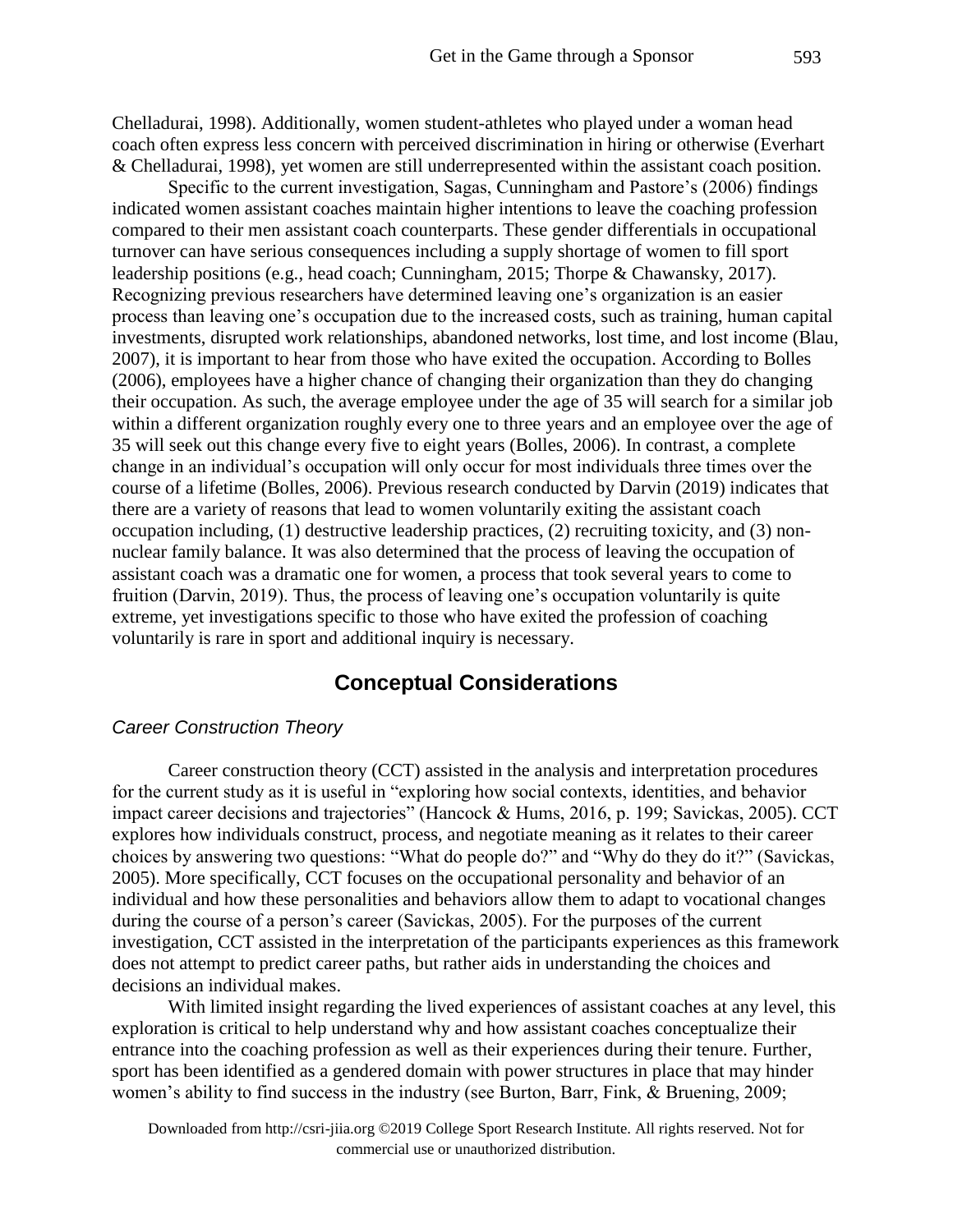Burton, Grappendorf, & Henderson, 2011; Taylor & Hardin, 2016), thus it is important to highlight the unique, and understudied experiences of women assistant coaches. Because an individual's career path can be molded by personal meaning, past memories, present experiences, and future aspirations, CCT includes the following themes: vocational personality, career adaptability, and life themes (Hancock & Hums, 2016). CCT has assisted researchers in discovering participants' personal and professional identities by exploring the motives behind career decisions and personal values as they are situated in socially constructed realities (Betz & Fitzgerald, 1987; Savickas, 2005).

Vocational personality refers to an individual's "career-related abilities, needs, values, and interests" (Savickas, 2005, p. 47). A person's abilities, needs, values, and interests can be reinforced by individual factors such as gender, self-efficacy, personality, and human capital acquired (Burke, 2007; Wentling, 2003). Previous research on gender and sport, specifically examining women NCAA Division I athletic directors, found gender impacted participants' selfefficacy (negatively) and human capital (positively; Taylor & Wells, 2017) suggesting further inquiry into the career experiences of women in intercollegiate athletic departments is necessary. Cultural norms and gender roles may be particularly influential toward the job aspirations and expectations of women in society, especially within the male-dominated industry of sport. For example, choices regarding career path (e.g., selecting a vocation, valuing a job, deciding to change jobs/careers) are made in combination with and influenced by other life decision (e.g., the work-family interface; Eccles, 1994). Further, if industries have power structures in place that work to discriminate against women, it may eliminate careers within the industry as potential options due to limited interest of alignment of values.

A person's life themes help give the individual purpose and allow them to make meaningful decisions surrounding their work (Savickas, 2005). Examining the life themes of an individual is an important element in understanding their career choices as decisions regarding potential occupations "are not made in isolation of other life choices (Eccles, 1994, p. 605). For example, an individual's decision to marry or engage in a long-term relationship, have children, return to school, or desire to balance their work with their outside life (e.g., hobbies, family) may impact the career they decide to pursue. Understanding the life themes of an individual may help uncover why he/she made a specific decision regarding their career (Savickas, 2005).

Career adaptability refers to an individual's ability to cope with developmental tasks such as learning new skills or adjusting to new environments (Savickas, 2005). Contextual factors, such as discriminatory hiring practices, organizational policies that hinder work-life balance, gender role stereotyping, and networking and mentorship opportunities may impact an individual's career adaptability. Career adaptability recognizes the relationship between a person's skills and abilities, social expectations and occupational interests, perceived and real opportunities, as well as the acceptance of an occupation by peers (Hancock  $\&$  Hums, 2016). "The manner in which personal and contextual factors influence an individual's career experiences rests in how a person perceives and responds to such factors (Hancock & Hums, 2016, p. 200).

Much of the previous literature on women working within the sport industry has focused on women who have achieved success within the field (Grappendorf, Lough, & Griffin, 2004; Hancock & Hums, 2016; Taylor, Siegele, Smith, & Hardin, 2018), therefore it is important to understand the experience of those who have yet to achieve such success or who have voluntarily left the profession. Utilizing CCT, is it possible to better understand how a woman's career interests, development, and choices are impacted by personal experiences and contextual factors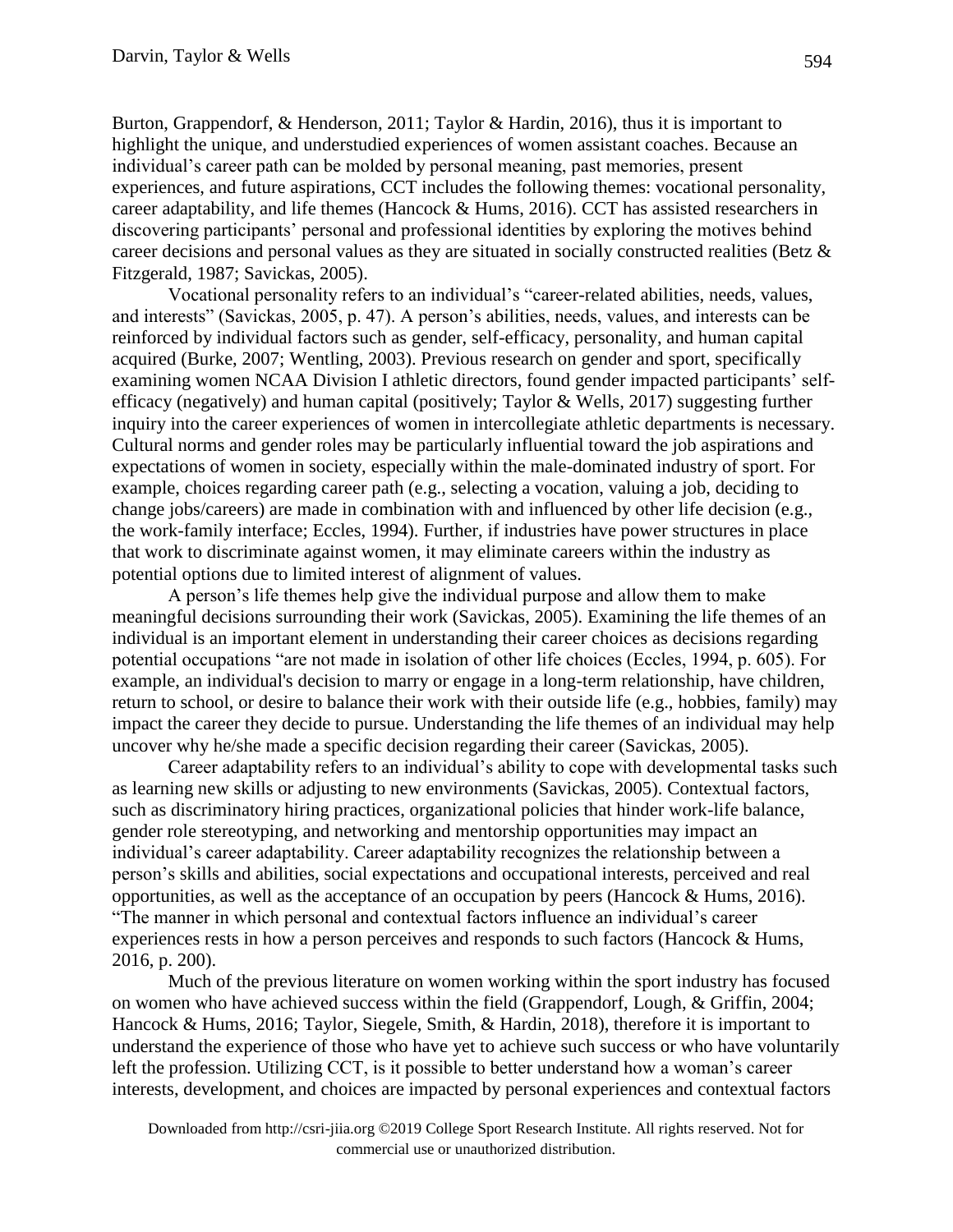(Hancock & Hums, 2016; Lent, Brown, & Hackett, 1994). Previous research on the experiences of women in intercollegiate athletics has used CCT to help explain the career development and choices of participants (Hancock & Hums, 2016; Hartzell & Dixon, 2019; Taylor et al., 2018). In addition to being utilized in similar, previous research, CCT was selected for use in the current study as it provided the ability to critically assess the decisions made by participants regarding their vocational personality (e.g., desired career, education), life themes (e.g., personal experiences that influence career choice), and career adaptability (e.g., career opportunities).

## **Method**

#### *Research Design*

A hermeneutic phenomenological approach was utilized within this investigation, as this study was particularly concerned with the lived experiences of the participants and focusing on interpreting the "texts" of their lives (Creswell, 2013). Specifically, this theoretical concept suggests interpretations are all that we have, and the description of life experiences is in itself an interpretative process (Kafle, 2011). The interpretative element of the hermeneutics philosophy lends itself to an interpretive phenomenological analysis structure (IPA), one that strives to transform the collected data into a textual product that provides each reader with contextually rich perspectives about the phenomenon of career aspirations of former NCAA female assistant coaches who have chosen to leave the occupation.

### *Researcher Background*

Under the guidance of hermeneutics and phenomenology the current research design called for a self-reflection done by the researchers, or the individuals with the most interaction with participants. Creswell (2013) acknowledged that the role of the qualitative researcher is to interact with each participant in order to obtain a more in-depth understanding of the phenomenon under investigation. As such, the interactions require an acknowledgement and management of all personal views of the researcher throughout the data collection, analysis, and interpretation process (Creswell, 2013). The research team identifies as female and all of the researchers engaged in this study have previous experience as NCAA student-athletes in a variety of sports. Additionally, all of the researchers have previous work experiences as NCAA assistant coaches, with one researcher currently serving as an assistant coach at the intercollegiate level. Beyond that, several members of the research team have spent time employed as intercollegiate administrators. The experiences each of the researchers have maintained within the sport industry provided an avenue for them to relate with the participants and enabled the interviewer to build a rapport with each participant. According to Creswell (2013), this is an important aspect of the phenomenological qualitative approach. These previous experiences also contributed to the development of the current investigation and the networks each developed while working within the intercollegiate sport industry assisted with the recruitment of participants for this investigation.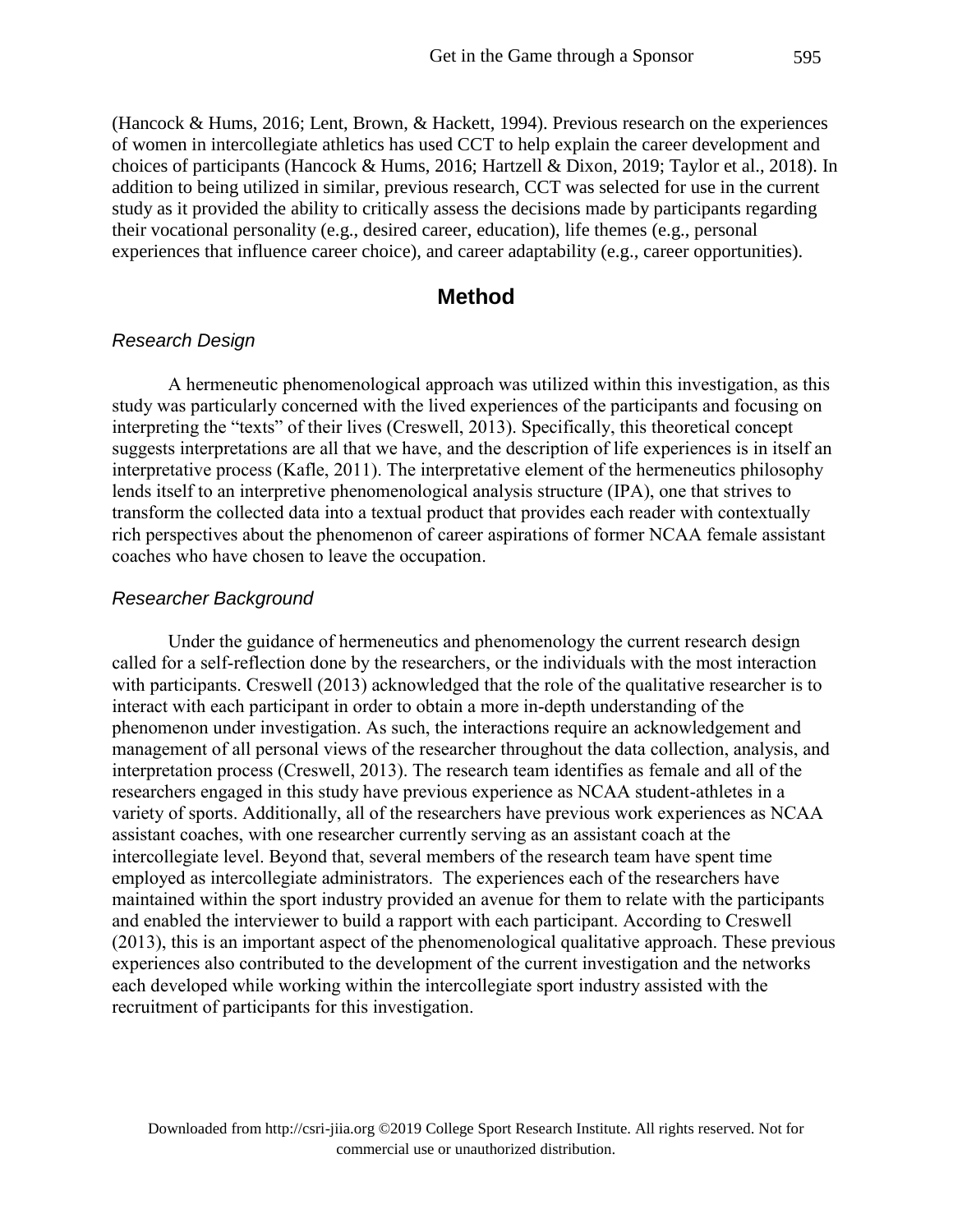## *Data Collection and Instrumentation*

Following Institutional Review Board (IRB) approval, semi-structured interviews were scheduled to take place either in person or by phone. Semi-structured interviews ranged in total time from 65 minutes to 140 minutes in length. An interview guide was first designed through a pilot test with a participant similar to those within the sample. This pilot test enabled adjustments to the wording of the question(s), the order in which the questions were asked, as well as the clarity of the questions. Thus, this assisted with the flow of the interview and enabled a more naturalistic approach to the data collection. The overarching research question, concerned with the initial career aspirations of former NCAA women assistant coaches who have engaged in voluntary occupational turnover, was answered using the following interview questions:

- 1. Please describe/elaborate on your initial aspirations to become an assistant coach.
- 2. Why did you enter the coaching profession and when did you decide to embark within this profession?

## *Participants*

The population for this study included women assistant coaches who had served within the NCAA Division I, Division II, or Division III and voluntarily left the occupation over the past four years. Participants  $(N = 12)$  were recruited via criterion, purposeful, and snowball sampling techniques. The sampling frame included former women assistant coaches, who voluntarily left the occupation between the years of 2013-2017 within the sports of NCAA women's basketball, women's soccer, women's swimming, and women's lacrosse (see Table 1). These sports were selected for two reasons: (1) both men and women maintain assistant coach and head coach positions of women's programs for these sports which provides an ability to interpret experiences depending on staff composition, and (2) it permits an interpretation of lived and career experiences within sports with opposing gender disparities at the level of head coach. The timeframe of voluntary departure from the occupation was selected in order to ensure the participants had a relatively recent experience and could recall the phenomenon more clearly. Specific to the sport coached, Table 2 provides an overview for each participant and details the sport(s) in which they had served as an assistant coach along with the NCAA divisions in which they had served as an assistant coach.

| <b>Participant Aggregated Demographics</b> |                                             |  |  |  |  |
|--------------------------------------------|---------------------------------------------|--|--|--|--|
| Age                                        | 28 to 41 years (Avg. 33 years)              |  |  |  |  |
| Race                                       | 9 White, 3 Black                            |  |  |  |  |
| Education                                  | 8 Graduate Degrees or Higher                |  |  |  |  |
| <b>Sexual Orientation</b>                  | 6 Straight, 5 Gay, 1 Bi-Sexual              |  |  |  |  |
| <b>Relationship Status</b>                 | 4 married, 8 not married                    |  |  |  |  |
| Children                                   | 2 have children, 10 do not have children    |  |  |  |  |
| <b>Final Coaching Salary</b>               | \$20,000 to \$74,000 (Avg. \$42,000)        |  |  |  |  |
| Previous Playing Experience                | 9 Division I, 2 Division II, 1 Division III |  |  |  |  |
| Years in Coaching                          | 2 to 14 years (Avg. $6.5$ years)            |  |  |  |  |

Table 1.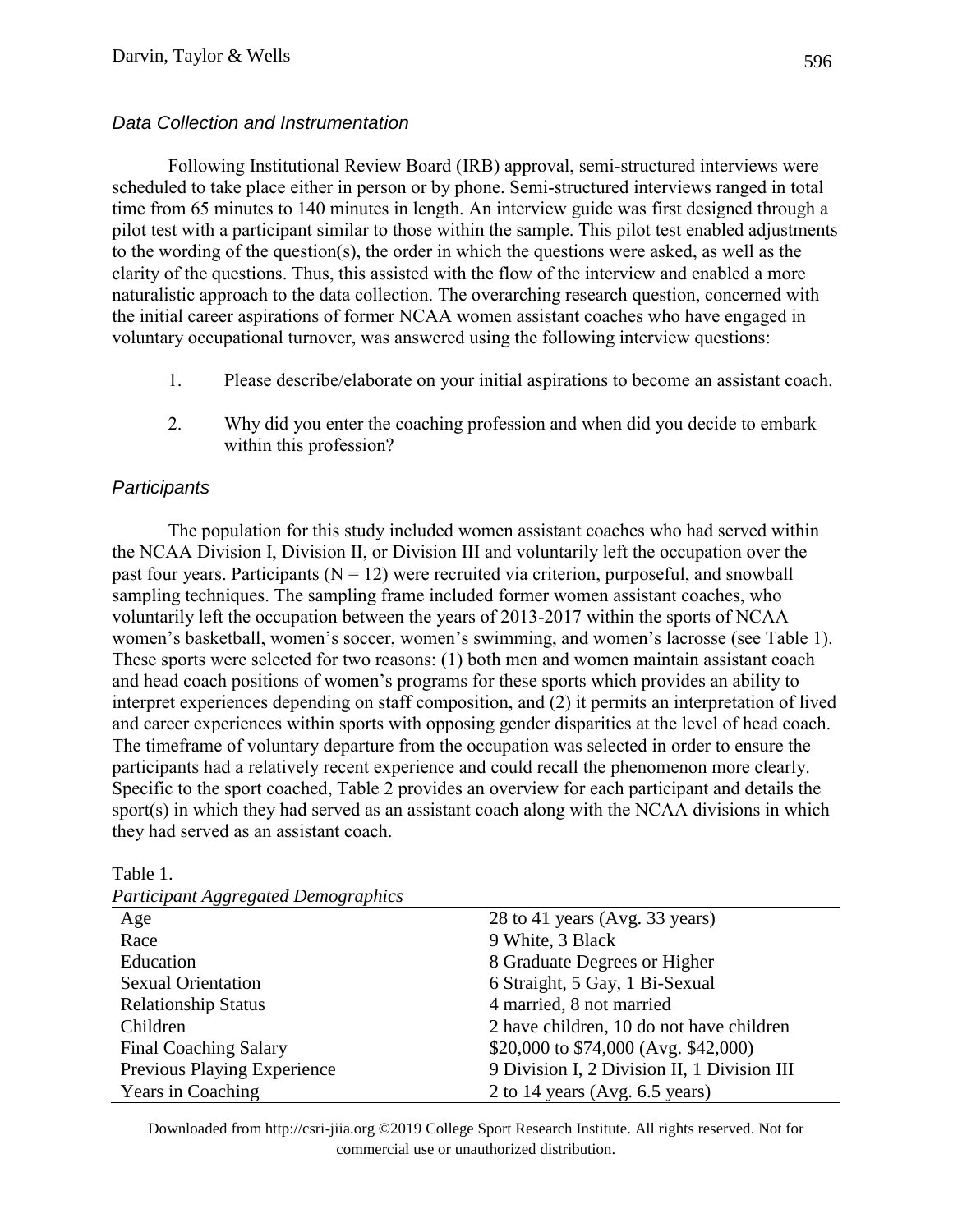| Participant | Race/Ethnicity | Educational<br>Background | Sports)<br>Coached     | <b>NCAA</b><br>Division(s) | Years as<br><b>NCAA</b><br>Coach | HC<br>Gender | Sponsor<br>Gender | Final<br>Salary |
|-------------|----------------|---------------------------|------------------------|----------------------------|----------------------------------|--------------|-------------------|-----------------|
| 1           | Caucasian      | <b>Bachelors</b>          | Swimming               | 1                          | 10                               | Man          | Man               | \$46,000        |
| 2           | Caucasian      | <b>Masters</b>            | Swimming               | 1                          | 15                               | Man          | Man               | \$42,000        |
| 3           | Caucasian      | <b>Masters</b>            | Swimming               | 1, 2, 3                    | 6                                | Man          | Man               | \$20,000        |
| 4           | Caucasian      | <b>Masters</b>            | Soccer                 | 1                          | $\overline{4}$                   | Woman        | Man               | \$30,000        |
| 5           | Caucasian      | <b>Masters</b>            | Soccer $&$<br>Lacrosse | 1, 2, 3                    | 7                                | Woman        | Woman             | \$50,000        |
| 6           | <b>Black</b>   | <b>Bachelors</b>          | Basketball             | 1                          | 4                                | Man          | Woman             | \$42,000        |
| 7           | Caucasian      | <b>Masters</b>            | Basketball             | $\mathbf{1}$               | 5                                | Man          | Man               | \$57,000        |
| 8           | Caucasian      | Masters                   | <b>Basketball</b>      | 3                          | 2                                | Woman        | Woman             | \$20,000        |
| 9           | <b>Black</b>   | <b>Bachelors</b>          | Basketball             | 1                          | 8                                | Man          | Man               | \$72,000        |
| 10          | <b>Black</b>   | <b>Masters</b>            | Basketball             | 1, 2                       | 9                                | Man          | Man               | \$37,000        |
| 11          | Caucasian      | <b>Masters</b>            | Lacrosse               | 1, 3                       | 14                               | Woman        | Woman             | \$54,000        |
| 12          | Caucasian      | <b>Bachelors</b>          | Lacrosse               | 1, 2, 3                    | 6                                | Woman        | Man               | \$38,000        |

Table 2. *Individual Participant Demographics*

Note. All participants are former NCAA student-athletes. \*HC = Head Coach

### *Data Analysis*

At the conclusion of the interview cycle, data was transcribed through a third-party transcription service. The transcripts were then reviewed for accuracy. The analysis was conducted through an application of a phenomenological and hermeneutic theoretical underpinning. In order to accomplish this task, the analysis required a deep immersion with the material. The IPA strives to accomplish this by providing evidence of the participants' sense making of the phenomenon under examination, while simultaneously documenting the sense making of the researcher (Pietkiewicz & Smith, 2012). Under this approach, Pietkiewicz and Smith (2012) recommend a three-step process of analysis that was utilized for this study including: (1) multiple reading and making notes, (2) transforming notes into emergent themes, and (3) seeking relationships and clustering themes. Finally, it was critical to consider the aforementioned previous research related to women and the coaching profession, as well as the conceptual consideration of CCT throughout the process of developing the final themes. Therefore, the tenants of CCT and previous findings have been weaved throughout the results and discussion section to elaborate on the interpretation procedures.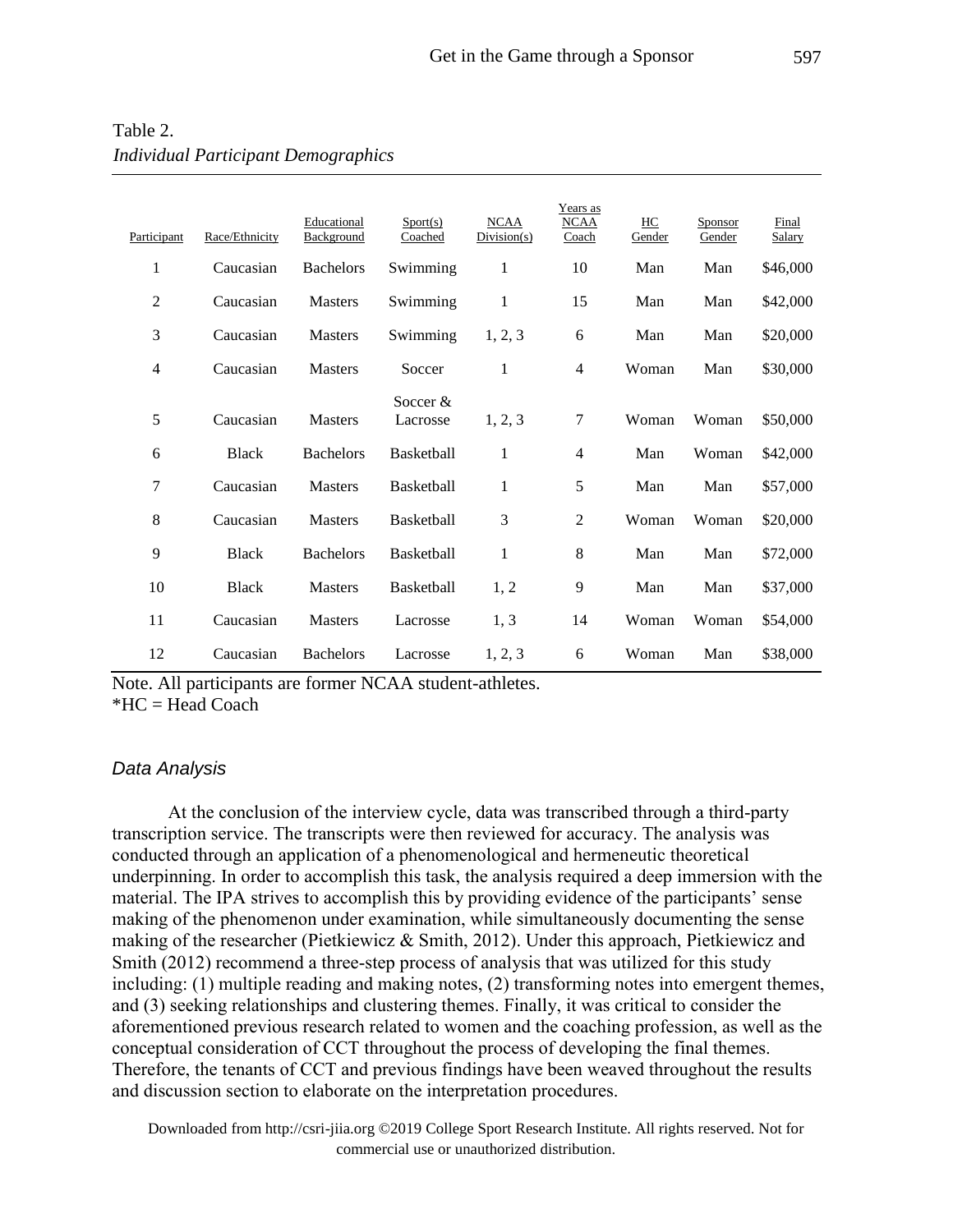# **Findings and Discussion**

The following will detail the manner in which the participants entered the coaching profession and focuses largely on their initial aspirations of becoming assistant coaches. This section is broken down into three main themes, each of which contributed in some manner to their process of entering the coaching profession including: (1) educational advancement, which maintained the sub-themes of (1a) educational endeavors and (1b) passion for teaching, (2) limited coaching aspirations, and (3) sponsorship to enter the coaching profession.

## *Educational Advancement*

Several factors associated with the field of education emerged as components of the career aspirations of the participants. Specifically, each of these women had a passion for education and this was displayed in two distinct ways. First, their own ambitions to continue with their educational endeavors were evident as many of these women pursued advanced degrees. This finding relates to the vocational personality pillar of CCT and previous research that indicated women who strive to receive additional education are often higher in self-efficacy and more likely to be confident in their ability to coach (Burke, 2007; Sagas, Cunningham, & Teed, 2006; Wentling, 2003). Second, their passion for educating others was apparent, as several of the women either majored in education or taught prior to beginning their coaching career. According to Millslagle and Morley (2004) it is not uncommon within interscholastic sport to encounter educators, specifically physical education teachers, who are involved in coaching. However, previous research has not yet pointed to a distinct connection between educator career goals, specifically ambitions to one day become a teacher or educator and entering the intercollegiate coaching profession.

*Educational endeavors.* To begin, a few of the participants recognized graduate school was an important component to their individual development and initial career ambitions. This theme illustrates the importance of the vocational personality component of CCT specific to an individual's career-related abilities (Savickas, 2005). P1, a former NCAA DI women's swim coach of 10 years, was particularly blunt in her analysis of her educational endeavors stating, "I knew I needed a graduate degree." Similarly, P6, a former NCAA DI assistant women's basketball coach for four years, described how the opportunity to attend college under a scholarship as a student-athlete was an important piece of her career goals. She described the manner in which she approached her undergraduate education with that professional objective in mind when she stated "I wanted to go to pharmacy school. So my thought process was, okay, I'm going to get to take the classes I need, I'm going to apply for pharmacy school, that was what I was thinking."

Likewise, P3, a former swimming coach with experience in all three NCAA divisions, understood because she was not entirely certain about a future vocation, a graduate degree would provide her with additional opportunities. Stating, "So I went to grad school. So at [redacted] they have the MBA, Master's of sport business, double Master's degree, so I thought, OK, I can still pursue the business route, but maybe there's something in sport management that will appeal to me." Comments from P3 illustrate the vocational personality component of CCT. Advanced education degrees, or additional human capital, can assist individuals in furthering their career opportunities. Although these women may not have necessarily known what career they wanted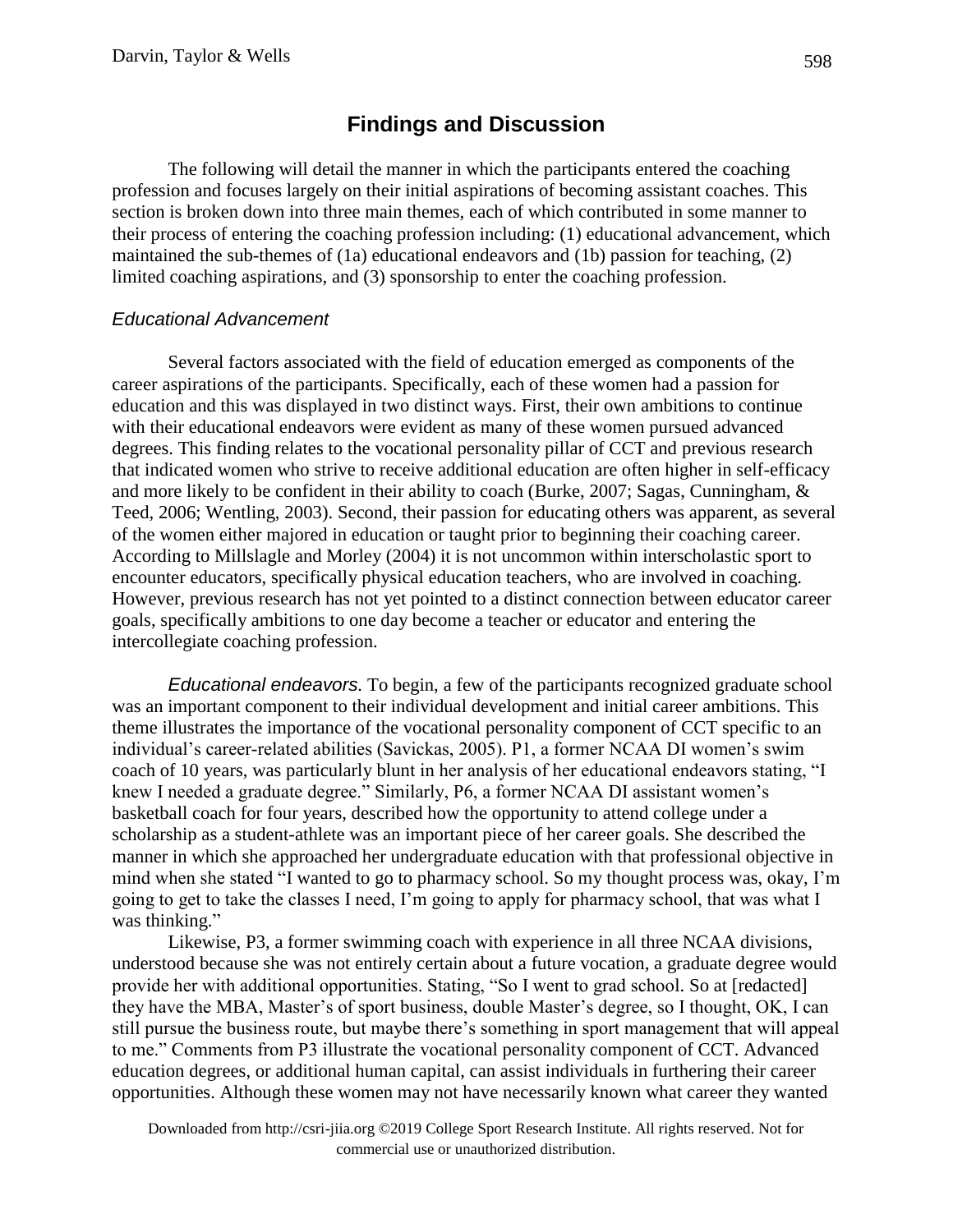to pursue, they understood attaining advanced degrees could assist them in further understanding their interests, values, and abilities (Savickas, 2005).

While gaining additional education and pursuing a post-secondary degree can provide a boost in self-efficacy for women coaches, several of the participants noted how their passion for education went beyond their own desire for advanced degrees. Some of the women described their initial career goals within secondary and higher education, as teachers and professors, while others did work within education during their time as coaches. The skills and knowledge acquired as an athlete through educational endeavors has been found to translate to increased confidence for women within coaching roles (Demers, 2009; Reade, Rodgers, & Norman, 2009). P11, a former women's lacrosse coach for 14 years at both NCAA D1 and D3 levels, stated while she did gain some early experiences coaching clinics and camps, and she did enjoy her time, she still assumed she would enter higher education in a capacity outside of sport, "I always thought I was going to go back to school and become an English professor." These women spoke to the importance of having a passion for higher education in their journey to become an assistant coach and recognized the synergy between a career in teaching and one in coaching. Desire to continue within higher education and the pursuit of additional degrees relates to CCT's career adaptability and vocational personality, particularly increasing one's value and human capital. Through continued education, the participants were able to enhance both their career adaptability and vocational personality by learning new skills and career related abilities as well as functioning in different contextual environments.

*Passion for teaching*. While previous research has indicated a connection between teaching and coaching is not uncommon throughout secondary education (Millslagle & Morley, 2004), research to this point has not examined the higher education landscape. It was apparent these women understood they had a desire to teach and believed they were destined to become educators in some capacity, but had not yet realized the vocational choice or value of teaching through a coaching profession. P5, a former NCAA coach of both women's lacrosse and soccer, knew she wanted to combine her love of teaching with her passion for sport, "I majored in human development I always knew that I wanted to go into some sort of teaching of some nature. I've never really looked at coaching as that."

P12, a former NCAA DI, III, and III assistant coach, echoed similar sentiments as she discussed her undergraduate educational pursuits prior to entering her career in coaching, "I knew I wanted to teach, I knew I wanted to be involved in the sport industry. I was going through the whole physical education undergrad and getting my teaching certificate, I liked it, [but] there was definitely something missing." P5 and P12's comments illustrate the life themes pillar of CCT. Although during their time as students both P5 and P12 were unaware of how they would merge their two passions - teaching and sport - by examining how they create meaning from their experiences we can better understand the decisions they made that led them to becoming a coach. Further, as noted by Eccles (1994), decisions regarding potential occupations "are not made in isolation of other life choices" (p. 605), therefore it is important to understand the experiences of these women across all facets of their lives

P8, a former NCAA women's basketball coach at the DIII level, had similar experiences with her passion for the field of education and the desire spring boarded her into a coaching career. She had initial aspirations of working at the high school level as an educator and coach. P8 explained, "my initial goal was to be a high school history teacher and coach. So I went to go get my Master's degree in education." P2, a former NCAA DI swimming coach of 15 years,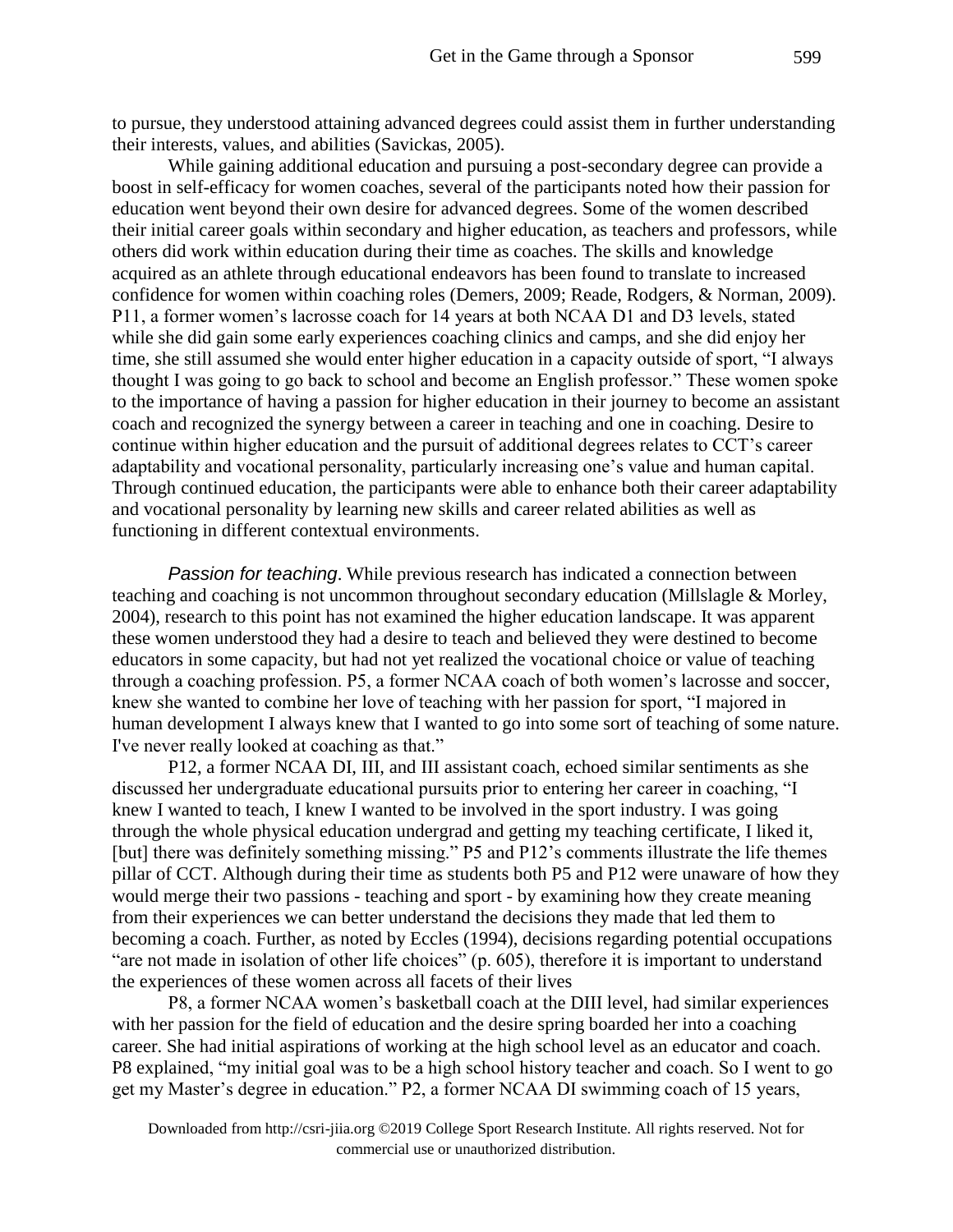brought this synergy into full light as she expanded upon her own experiences as an elementary school teacher "I actually have a degree in elementary education, so I've taught for about a total of five years, off and on throughout life. Post-graduate and my post college career, I've been in the classroom for about a total of five and a half years." For a few years there was crossover for P2 as she both taught and worked as an assistant coach noting her identity as an educator was certainly not hidden from her identity as a coach, and how she incorporated her experiences as a teacher within her coaching style.

Overall, the educational backgrounds of these participants appeared to greatly influence not only their entry into the coaching profession, but even the manner in which they approached their coaching style. A majority of the women within this study had advanced degrees, and several had ambitions to pursue post-graduate education prior to landing their first assistant coach position. These experiences are typically associated with higher levels of confidence and higher levels of self-efficacy for women coaches as they consider entering the field (Reade et al., 2009; Sagas et al., 2006). For example, women coaches are often more likely to have earned an undergraduate degree or higher when compared with their male counterparts (Reade et al., 2009). Additionally, a few of the participants had distinct passions for education and teaching. These women held a degree in education, and some taught prior to or during their tenure as an assistant coach. These women recognized the importance of human capital, particularly their background within the field of education throughout their time as sport coaches.

Beyond that, the participants alluded to the idea that training opportunities are less substantial for the sport coaching occupation than they are for the teaching occupation. In professional segments outside of sport coaching, such as within education, certifications and training requirements are more robust (Anderson, 2015). These certifications have also been found to positively impact student achievement. For example, previous research has determined that professional certifications for teachers often correlate to higher achievement levels and higher test scores for their students (Anderson, 2015; Goldhaber & Brewer, 2000). Specifically, students instructed by teachers who have accomplished standard certification levels were more successful than students instructed by educators without these trainings (Anderson, 2015). For sport coaching, the training and certification procedures, if they exist at all, are far less substantial than those found within education. While programming has been developed in a more substantial manner at the international level, domestic coaching education programming is lacking (Cushion, Armour, & Jones, 2003; Lemyre, Trudel, & Durand-Bush, 2007). The participants within this study indicated that they had to rely largely on their educational training and noted the positive influence those experiences had on their coaching ability.

## *Limited Coaching Aspirations*

During these assistant coaches' youth and throughout most of their intercollegiate playing careers, all 12 of the women identified they had minimal aspirations to enter the intercollegiate sport coaching profession. Previous research has revealed individuals may not always recognize the full range of vocational options afforded to them especially if gender-role schema exists in the profession (Eccles, 1987). Additionally, barriers or the perception of barriers may influence an individual's decision to pursue a career in intercollegiate athletics (Cunningham et al., 2005). Many of the women did recognize their love of sport and desire to remain within sport in some capacity at an early age, but had not considered coaching as a viable profession for themselves. P11, a former lacrosse assistant coach stated, "As a student-athlete and a younger person, I don't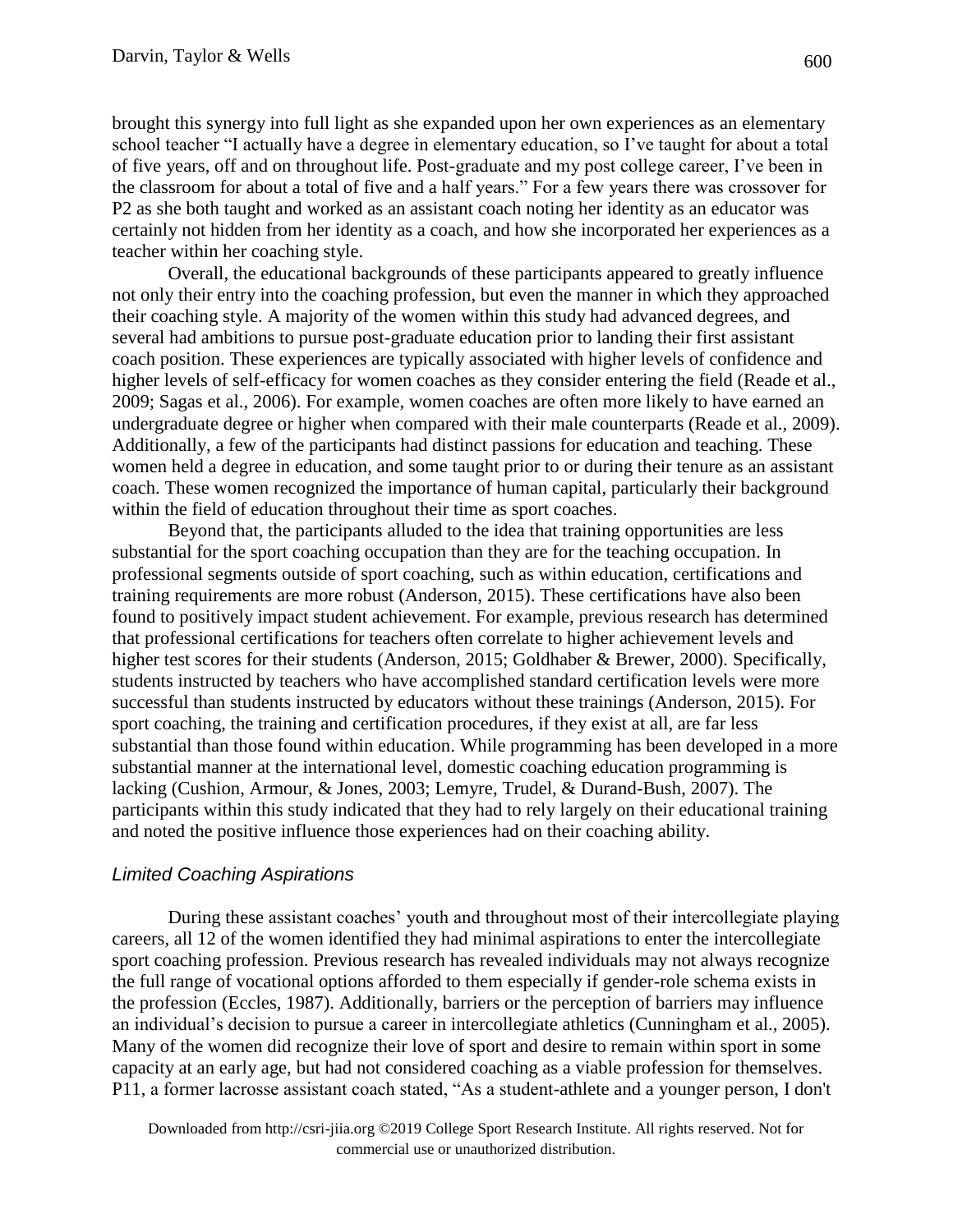think I saw it as a profession, as what some student-athletes may see now as an opportunity." Similarly, P4, a former NCAA Division I soccer assistant coach, explained she had career goals outside of the sport context, although she did understand the benefit of her sporting experiences at an earlier age, "When I was a kid I didn't want to be a coach until I got immersed in the environment in soccer." The limited aspirations theme parallels the vocational personality and life themes components of CCT. Although the participants had no intentions to enter the profession (limited vocational personality) their life experiences (themes) eventually pushed them in the direction of coaching. This theme illustrates how it is not simply one event or experience that determines the selected career choice of an individual and the pillars of CCT often get intertwined.

Self-perceptions of women coaches can serve as a barrier to considering the profession a viable option, as women generally believe they are not qualified for a position, even when they process a high degree of athletic capital (LaVoi & Becker, 2007). That being said, previous findings have also indicated a desire to remain involved in athletics can be a contributing factor in a woman's decision to enter the coaching profession (Bower, 2010). Further, former players, who tend to make up a large portion of the pool for future sport coaches, are often more likely to believe they can enter the coaching profession (Morris, Arthur-Banning, & McDowell, 2014). However, while each of the 12 women within this study had previously competed as NCAA student-athletes across all three NCAA Divisions, they did not initially consider coaching as a viable career path. Instead, many of these women faced events or outside influences within their own lives that shifted their focus to the direction of coaching. For example, although P6, a former NCAA Division I assistant women's basketball coach, had not considered becoming a coach until her senior year of college when she recognized how her career-ending injury enabled her to experience the sport in a different and enjoyable light:

So, I didn't really want to coach until my senior year of college. I went down with a career ending injury as for my ACL. And so, about half of my senior season, the girls would come and talk to me. They'd say, 'hey, what are you seeing' and I kind of saw some things that I didn't see when I played.

P6's career ending injury worked as a life theme to influence the decisions she made regarding her career choices. Although she did not have any specific vocational personalities or career opportunities (i.e., career adaptability) she utilized her experience to start investigating the potential career path of coaching.

Similarly, although not due to injury, P9 a former NCAA Division I women's basketball assistant coach and student-athlete, indicated she had not considered coaching throughout her playing career, quickly saw it as an opportunity to remain involved with the sport she loved, "but I just didn't see it as a career. I mean, to be honest, I didn't know that coaches made money. Or, I won't say made money. Made as much money as they do." The shift in P9's perspective, echoes Eccles (1987) revelation that individuals do not always recognize the full range of vocational options available and are easily influenced by the value they place on an employment option. Similarly, P7's vocational options shifted when she stated she was passionate about remaining within the sport industry, but did not know precisely what these feelings meant for her, reiterating the fact she did not consider a profession in sport coaching as an option, "I knew that I could play overseas for a couple of years and make some money and just kind of go about it that way, but I never had professional aspirations other than that, but I did know that I wanted to be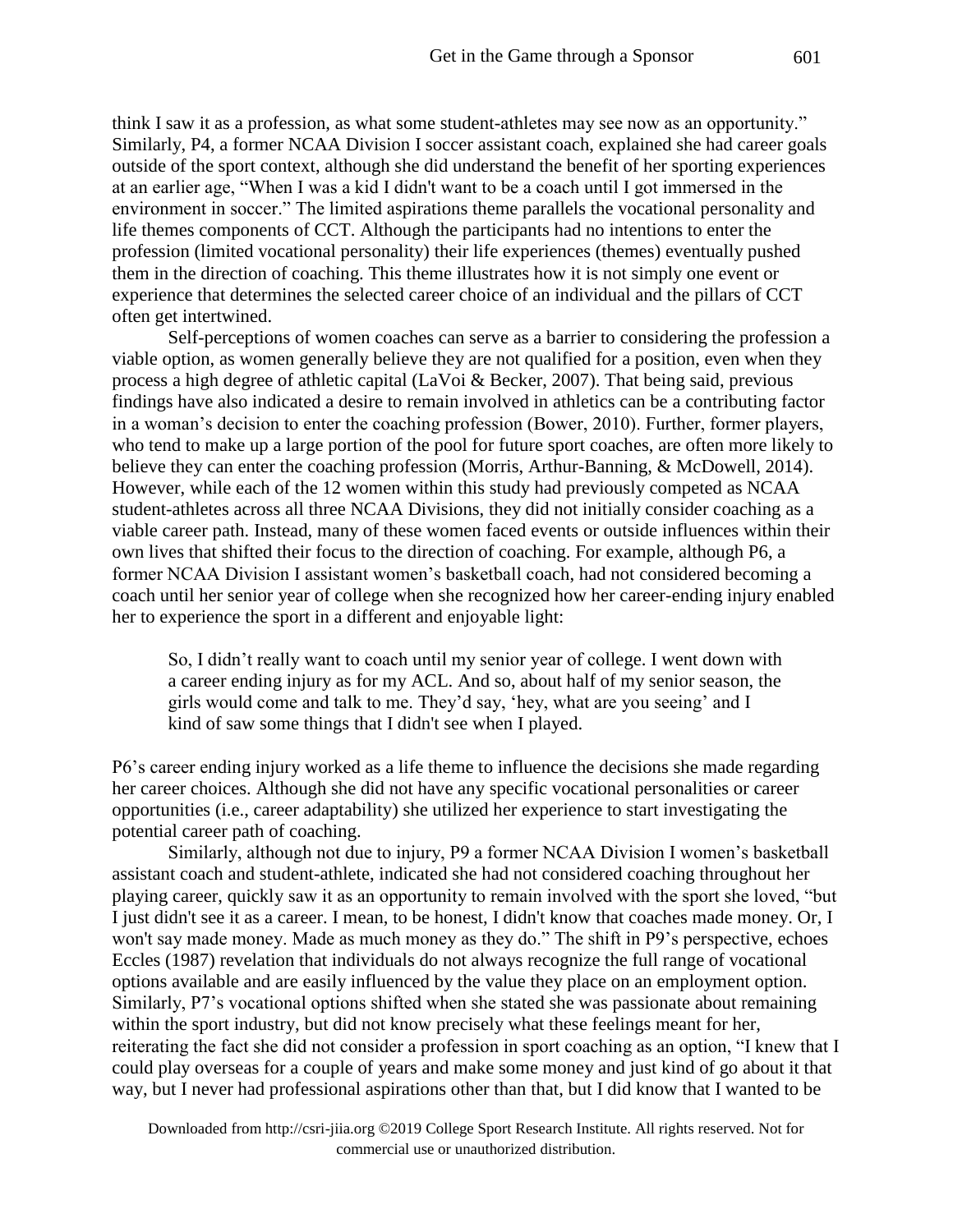around sports." P5 asserted she majored in human development and knew that she was hoping to remain within the field of sport in some manner, but had not considered coaching as a method to do so, "I didn't really think of coaching as a career or a profession, by any means." The limited aspirations of many of the participants, despite prolonged and high level participation, illustrates how every individual makes meaning of their experiences differently.

Although all 12 of the participants had life experiences (themes) involving sport, they did not all take the same path to finding and securing coaching positions. Additionally, the lack of career aspirations of the participants suggests life experiences (themes) in a specific industry or field may not be enough to spark career interest, there must also be a value proposition for the vocational choice (Eccles, 1987). If governing organizations and athletic departments are interested in increasing the representation of women in coaching and administration positions they may need to be purposeful in creating meaningful experiences for women student-athletes of all levels.

Similarly, P12 indicated she wanted to combine several of her passions into a long-term career, but had not initially considered coaching as a method by which to accomplish the goal, "I wasn't really sure what I wanted to do, I knew I wanted to do something that was hands on with athletes and also hands on with either high school students or college athletes and kind of go around that route." P3 had similar feelings towards the profession of sport coaching, indicating she had not considered the occupation as a viable career path, "I didn't think coaching was like a real career. I had this really, I don't think negative opinion of coaching because I had great coaches growing up, I had great role models, but I just didn't think it was a long-term real career." P1, indicated she too had not considered working within the coaching profession most notably because she needed a break from the intense commitment within the sport she competed in as a student-athlete, "I had spent five years swimming at the collegiate level. It was pretty intense. You know, I had no aspirations to continue with swimming at the coaching level or at the playing level." These experiences demonstrate how negative life experiences (themes) can influence an individual's vocational personality (e.g., career-related interests). Although these women were able to recognize their love for sport, they also questioned their ability and interest in continued involved in an industry that is so intense and requires such a high level of commitment. The high level of commitment necessary for success in collegiate coaching can be illustrated through a prolonged and unusual work schedule (e.g., long hours, weekend requirements), frequent travel, constant pressure to perform at a high level (Hall, Bowers, & Martin, 2010), which has been cited in previous literature to discuss barriers to continued employment in the industry. These factors may also impact the vocational personality pillar of CCT. Individuals who are interested in working or currently working within the sport industry may be dissuaded from entering or continuing employment if they are unable to achieve personal goals (e.g., maintain hobbies or personal relationships, start a family) due to professional time commitments.

P10 felt as though she had simply 'fallen into' the profession, indicating prior to being offered a position or prior to someone reaching out to her and suggesting she consider this career, she had not thoroughly considered this path. A few of the women had aspirations outside of sport coaching, such as P10, who reflected on her goals of playing basketball professionally until an injury kept her from pursuing that initial goal, "Yeah I kind of just fell into coaching, I don't know if I had aspirations to become an assistant coach, I wanted to play professional basketball." Similarly, P7 explained, "I loved just every team I was ever on and the situations I was in and yeah coaching, I kind of just stumbled into it." Previous research on women in the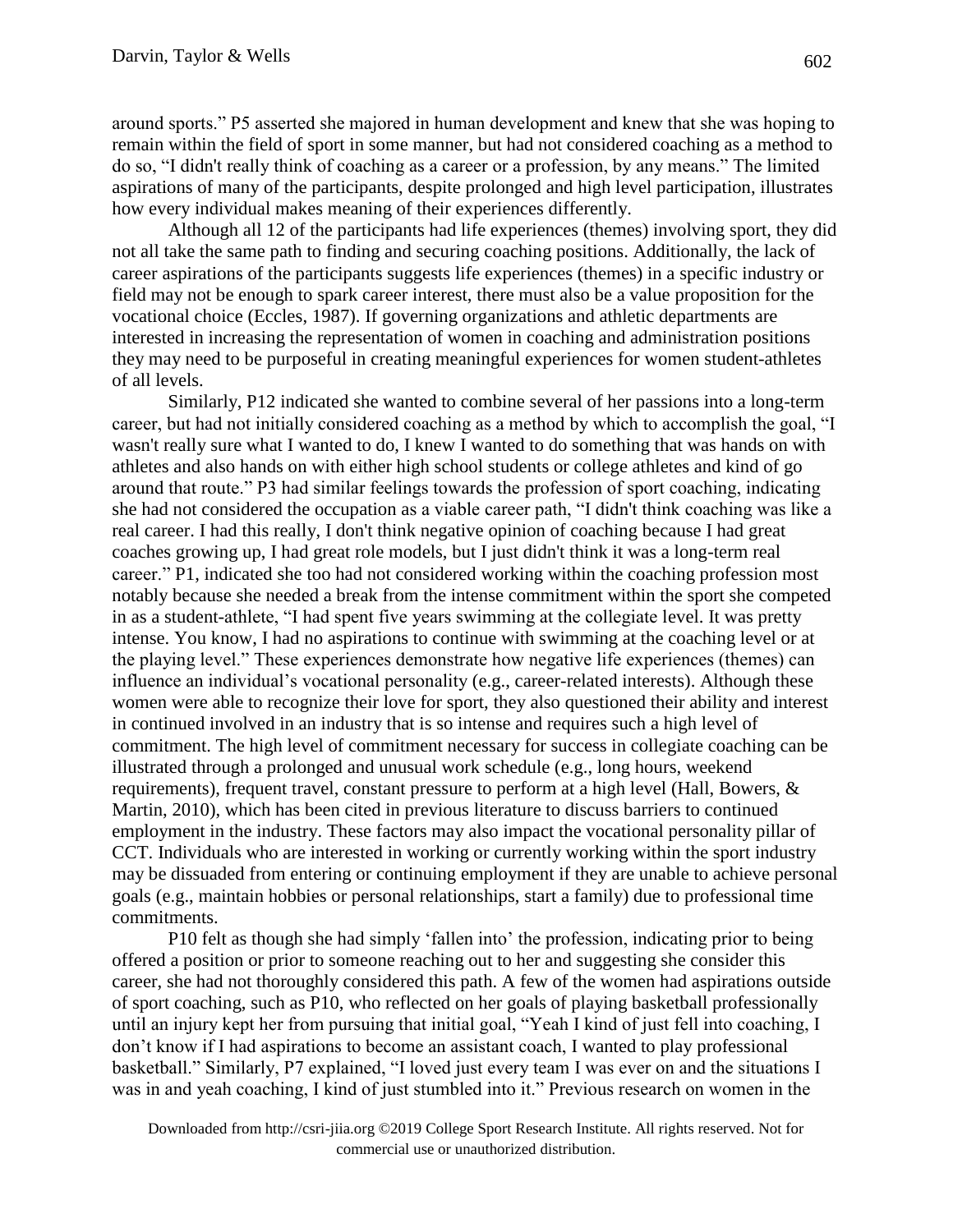collegiate sport setting reported similar findings (e.g., female athletic directors; Taylor & Hardin, 2016) suggesting many women may not be utilizing the vocational personality or career adaptability pillars of CCT to purposefully enter the sport industry. Rather, these women may be relying on their life themes to push them in this direction.

Several participants indicated the coaching profession was initially a means to an end as they had not considered coaching a true career or career option prior to the opportunity to use the profession to pay for graduate school became available to them. For example, P1 indicated she became an assistant coach strictly to pay for her graduate studies as she pursued a career outside of the sport industry, "and so, I applied there, I got in, started that program, went through it for a year, but I was also paying for my graduate programs through coaching. And that was strictly for financial reasons." P12 had a similar experience and knew coaching would assist her financially as she completed a graduate degree, "initially, my aspirations to become an assistant coach was to go to grad school and to get it paid for as best as possible." Similarly, P11 described her desire to complete her graduate degree and was given an opportunity to combine this opportunity with a job in coaching and have the tuition paid for by the institution, "I knew that I wanted to get my Master's…so I came back stateside and got a grad assistantship at [redacted] to study sports psychology and coach. So that's how I started in, in collegiate coaching."

The experiences of the participants illustrate how the components of CCT work together to help individuals construct, process, and negotiate meaning as it relates to their career choices. Women within the current study had positive, influential experiences related to sport causing them to desire continued involvement in sport. However, lack of exposure to coaching as a fulltime, long-term, valued career limited their initial interest and ability to pursue coaching as a profession. This lack of exposure may be gendered in nature, as children are socialized to believe certain careers are gender appropriate (Gottfredson, 1981), coupled with the fact that 98% of commercialized sports are men's sports (Lapchick, 2016), meaning men coaches are the ones represented on the sidelines. Interestingly and contradictory to the findings of student-athletes' vocational intentions, previous research (Everhart & Chelladurai, 1998) suggests women studentathletes may be more likely to enter the profession and consider the career a viable option. Within the current sample of former women student-athletes it was their love of the sports they had participated in and their positive life experiences (themes) as an intercollegiate studentathletes that eventually drove them back onto the courts, fields, or into the pools. For others, it was a desire to utilize their skill set as a former student-athlete as a method by which to receive a master's degree in their desired field outside of sport. While previous scholars have noted women coaches have cited an interest in the career or stimulation of the job as supports for entering the profession (e.g., Demers, 2009), these women relied more heavily on their personal goal of continued involvement with their sport once their athletic career came to a close as a motivating factor (LaVoi & Dutove, 2012).

### *Sponsorship to Enter the Coaching Profession*

Each of the 12 women spoke to the importance of the coaching network, noting the vital role of sponsors as they gained entry into the profession. As the women elaborated on their lived experiences, it became clear these relationships went beyond traditional mentoring and instead shifted into the space of sponsorship. Sponsorship differs from mentorship in that the sponsor leverages relationships and influence to advocate for the protégé, as they are often referred to within the sponsorship realm, in a manner meant to lead directly to career advancement instead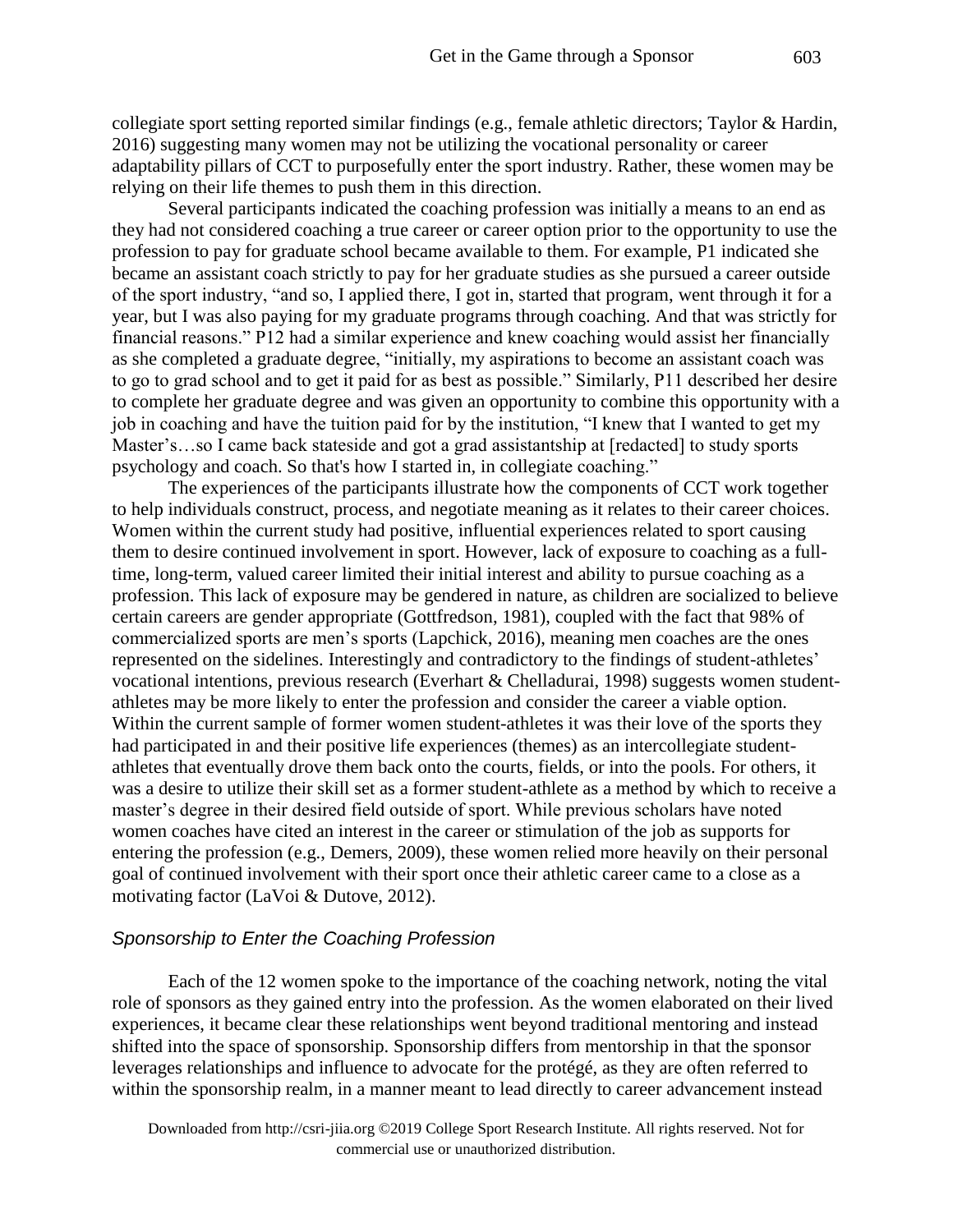of simply providing career feedback and advice (Helms, Arfken, & Bellar, 2016; Wells & Hancock, 2017). Sponsorship relationships are more risk to the sponsor, as their reputation is at risk if the protégé does not live up to expectations (Scheepers, Douman, & Moodley, 2018).

Historically, any work examining relationships within sport have been concerned with and from the viewpoint of the head coach, however participants in the current study (i.e., assistant coaches) clearly demonstrated understanding the importance of sponsorship to enter the profession. P6 illustrated the value of sponsorship to enter the coaching profession, when she recalled the coach she played for as a student-athlete assisted her greatly in obtaining her assistant coaching position:

So, I actually didn't apply. My coach, my college coach knew the guy who was the head coach at [redacted]. So, that is how I got the job. When I went for an interview before I even left the campus, he offered me the job. It was literally that simple, which was crazy because, you know, college coaching is such a hard profession to get into, but I was lucky enough to have that – process.

Additionally, P7 described the importance influence her coach had over her career:

I got my GA from the guy that I played for and got the job that I took because that head coach had called my head coach that I was working for at the time for a reference for another person and as he was talking he said "actually I have a better candidate for you if you're interested", and so 20 minutes after that phone conversation that guy called me and then I got an interview, and then I got the job pretty quickly thereafter.

Similarly, P8 detailed the manner in which her head coach was a critical aspect of her job search when she stated, "My college coach helped me reach out to other coaches and I was able to use my coach's name as a reference as I applied for jobs." P6 also recalled a coach who invested a good deal of time in her and brought a coaching position to her attention at a time when she had not considered becoming an assistant coach.

Although previous research suggests sponsors are important and beneficial to one's career advancement, there has been limited research to suggest women working in intercollegiate athletics are engaging in or benefiting from sponsorship relationships, which is what we discovered in the current study. The limited work on sponsoring, networking, and mentoring within sport suggests women employees often struggle to find these developmental relationships due to the limited number of women working in decision-making leadership positions (Wells & Hancock, 2017). While the importance of networks for women coaches has been previously established within the literature (Avery, Tonidandel, & Phillips, 2008; Wells & Hancock, 2017), our study extended the LaVoi and Dutove (2012) revelation of informal networks progressing one's career, by revealing how imperative a sponsor operating through his or her network was to a women's *entry* into the career of coaching.

Previous work on the topics of mentorship and sponsorship suggests (White) men benefit most from these relationships as they have more access to and are more likely to create developmental relationships with individuals who are similar to them (i.e., those in power positions) and will be more integrated into networks of decision makers (Dreher & Cox, 1996). Our research highlights progress within the sport industry, as the women assistant coaches in the sample greatly benefited from the sponsorship relationships. Further, the support of a sponsor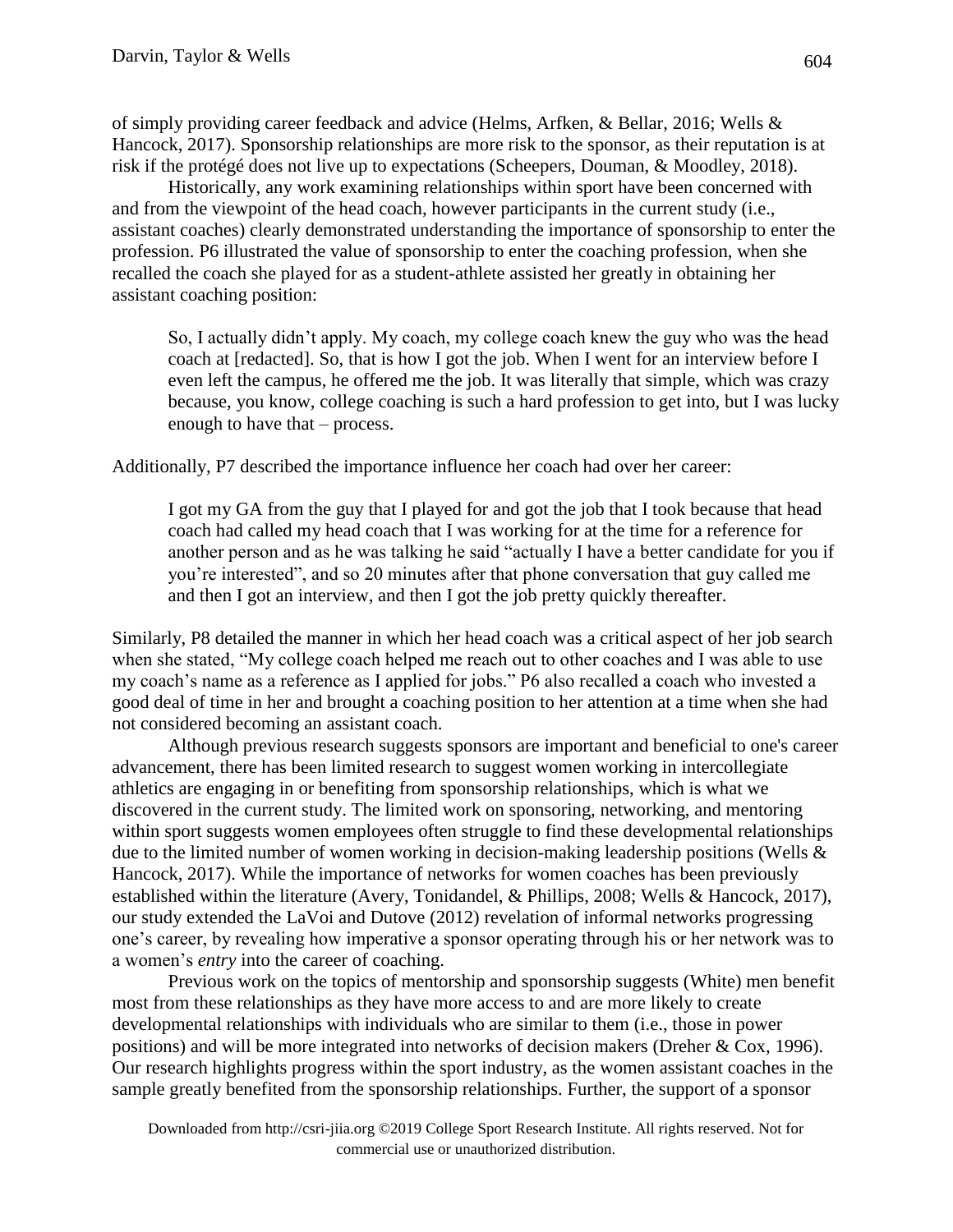within the field is a part of an individual's vocational personality pillar of CCT as a sponsor can enhance a person's career-related abilities and needs by plugging them into the right networks and job openings. This can be heard in P9's detailed occurrences of hiring practices she either witnessed first-hand, or had heard about through fellow coaches. All in all, it appeared P9 felt very strongly about the significant role sponsors play when she detailed the ways in which head coaches will often sponsor their friends and may hire individuals based on personal recommendations, "Most of the time it's not even what they know about the coach. I knew a head coach…who literally hired them just because their friend said, "Hey, I got this person, you should hire him."

Many of the participants mentioned specific sponsors within their coaching networks who greatly influenced their career path. These sponsors took a special interest in the participant, sought them out, and provided information on open assistant coaching positions or assisted them greatly with their job search by providing unsolicited recommendations for positions. These recommendations sometimes occurred when the participant had not even applied for the position as previously described by P6. Previous research has indicated special interest relationships are often critical components of success for girls and women with a passion for or hoping to become more involved in athletics (Darvin, Cintron, & Hancock, 2017). For example, P10 described a past memory of how the relationship with a former coach had significantly impacted her entry into the coaching profession:

My community college coach actually reached out to me…my community college coach knew I had come back home in the area, and he just kind of reached out to me and said, 'hey, I have this friend, have you thought about this?' He thought it would be a good opportunity.

Within the current sample, sponsors went so far as to help the participants understand coaching was a viable career option for them. Using CCT to deconstruct, the sponsor created a value to the vocational choice of coaching. This mechanism was relatively evident for P6, as she explained she had not considered the coaching profession as an option, yet her coach took an interest in her and felt she would be a good fit and motivated her to pursue this career path:

My own coach didn't know…if I wanted to go into college coaching or not. But then once the idea presented itself and she said "hey, there is this opening, I'm pretty sure you can have it if you want it," I really thought about it and I thought, okay, well, you know, I love basketball, I loved college, why not give it a go and try something new and stay in it?

Additionally, P12 recalled a special relationship with a sponsor, her head coach, and one administrator in particular who took a great interest in her and her career success stating, "he and I actually had a really good relationship; he wrote my first two recommendation letters to my first two jobs before he passed away. He personally called the athletic directors." P12's experience exemplified sponsors who are being purposeful in creating the next generation of coaches by opening a barrier to entry.

Our study is the first to note the necessity of the role of a sponsor to enter the coaching profession, and arguably this type of sponsorship is what women have been lacking within the field of sport. Given that these women voluntarily left the occupation without advancing to the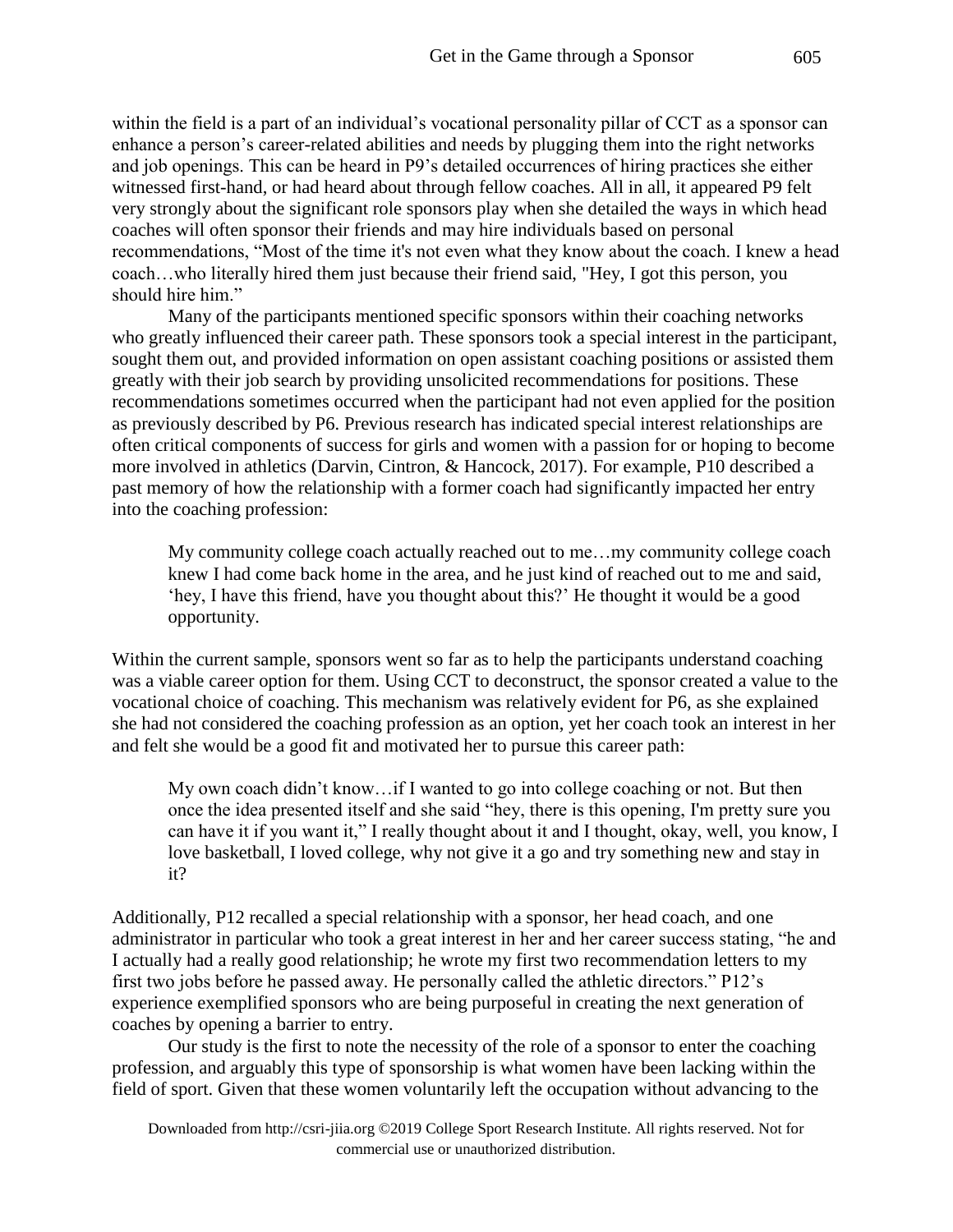role of head coach, it would also indicate that women require consistent sponsorship throughout their sport careers, not just at the entry point. Recognizing that sponsorship has been found to directly influence the advancement of women in a given organization, a discrepancy of sponsorship opportunities for women candidates has been previously realized in fields outside of the sport industry (Foust-Cummings, Dinolfo, & Kohler, 2011; Ibarra, Carter, & Silva, 2010; Doty, & Helitzer, 2013). While men and women are both likely to note receiving valuable career advice from mentors, men are more likely to describe acts that are deemed sponsorship (Foust-Cummings et al, 2011; Ibarra et al, 2010). According to Ibarra and colleagues (2010), sponsors often go well beyond simply giving feedback and advice as they advocate for their protégés to assist them in gaining visibility in the company and fight to get their protégés to the next level. These sponsors are enhancing the participant's vocational personality by exposing them to careers (i.e., interests) they never knew were options to pursue (Wentling, 2003). Additionally, sponsors also work to enhance a protégé's self-efficacy and break down gender stereotypes associated with certain positions (Ibarra et al, 2010). The importance of a sponsor for women entering the coaching profession may subsequently relate to the vocational personality pillar of CCT (Burke, 2007; Savickas, 2005; Wentling, 2003). This finding suggests the sponsorship relationship may be altering cultural norms and gender roles within sport by creating a purposeful pipeline for women to enter the coaching profession, which has not been present in the past. This finding may also expand our knowledge of the career adaptability pillar of CCT as contextual factors, such as discriminatory hiring practices, organizational policies that hinder work-life balance, gender role stereotyping, and networking and mentorship opportunities may impact an individual's career adaptability (Burke, 2007; Wentling, 200)3. Our results illustrate sponsorship relationships may be dissuading discriminatory hiring practices and gender role stereotyping while positively impacting women through these sponsorship opportunities.

# **Implications**

By gaining insight from the perspective of women assistant coaches who have voluntarily engaged in occupational turnover, our results extend the literature in two main areas of contribution. First, theses women's pursuit for educational advancement opened the doors to other vocational opportunities such as coaching. Second, a sponsor is advantageous to entering the field of coaching.

Through the utilization of CCT, there are theoretical implications related to the participant's initial aspirations towards entering the profession, including their educational advancement pursuits and engagement with sponsors. First and foremost, individuals cannot pursue careers they are unaware of or have limited knowledge of. If we are not educating women student-athletes on their ability to pursue a full-time career in coaching, they will not have ambitions for that career choice (Savickas, 2005). Without ambitions, these women studentathletes will not develop the necessary skills to be successful in the coaching profession. Further, if professors and practitioners are not educating women student-athletes on the intricacies of a career in coaching, they will similarly lack an ambition to pursue head coaching roles and will likely exit the profession prematurely. The participants indicated they did not consider the role of coach as a viable and full-time profession. This clearly indicates a disconnect between ambitions to play a sport and knowledge of leadership and career paths within that same industry segment. Additionally, while life themes (e.g., love of sport, passion for education) may have influenced these participants interests in remaining involved within the sport industry, without developing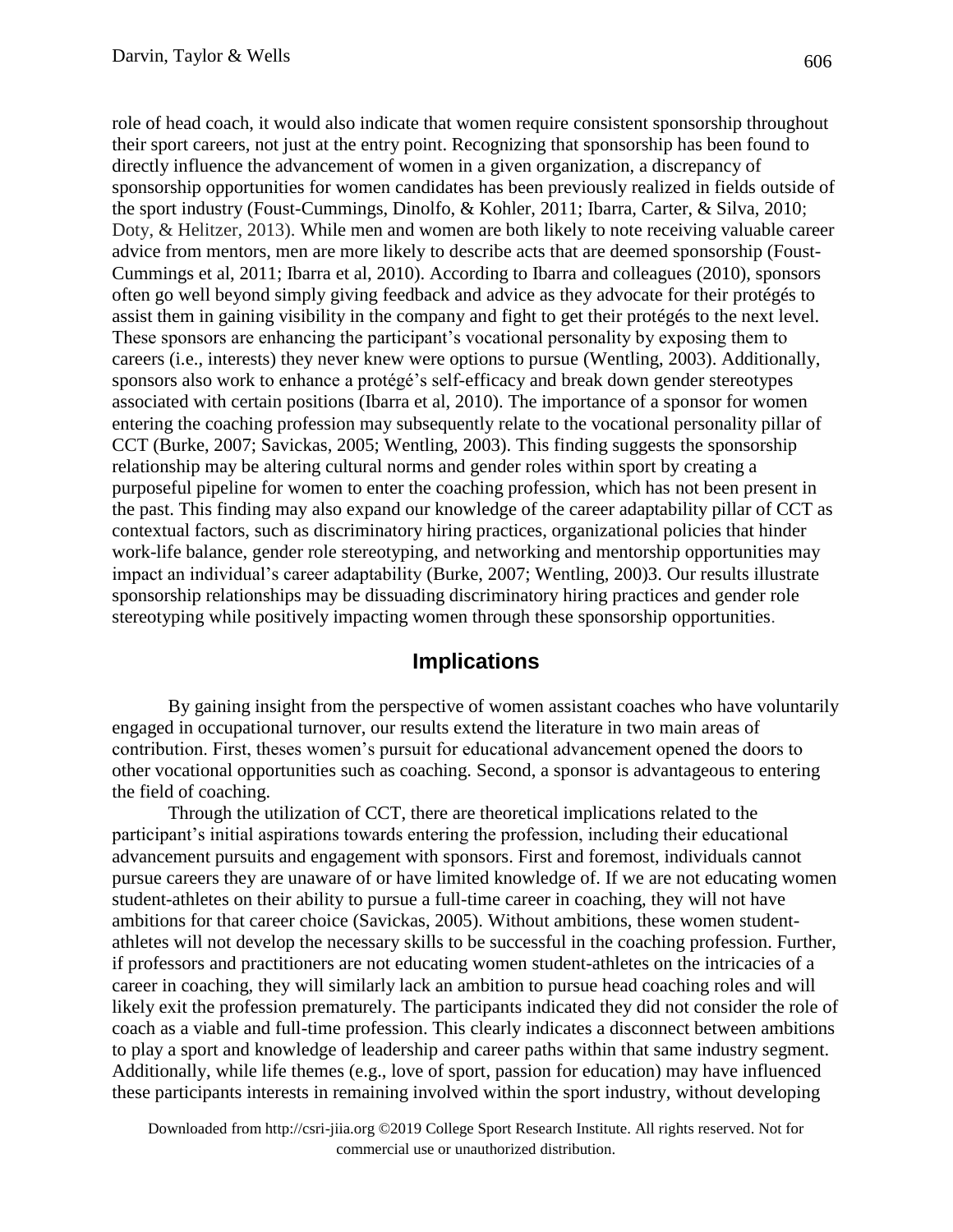the career adaptability and vocational personality for coaching they will not be able to be successful.

One specific finding within this investigation pointed to the importance of sponsorship to enter the coaching space for female coaches. While mentoring relationships are important to the professional development of individuals, sponsorship allows those supporters to play an integral role in the career attainment of their protégée by enhancing their career adaptability and vocational personality. Although sponsorship cannot alter the tangible qualifications of the protégée, such as their educational background, it can assist them in securing new projects, positions, or promotions thus influencing their career aspirations and expectations.

Additionally, our research advances what is known about those who engage in occupational turnover within the sport industry from the perspective of female coaches. While occupational turnover is reportedly higher for women in sport organizations, sport industry research has yet to analyze a sample who has actually engaged with this process rather than merely indicating an intention to do so. It is evident from the findings regardless of previous playing experiences, the limited aspirations these women initially had to enter the profession likely contributed to their occupational turnover engagement. By gaining insight from the perspective of those who have voluntarily engaged in occupational turnover, we can better understand the dynamics that may influence this outcome. While this particular investigation did not focus solely on the process of occupational turnover, providing these participants with a safe and anonymous space to discuss their experiences within the occupation that they exited is critically important. This study provided an underrepresented group a safe environment within which to share their stories.

### *Practical Implications*

The current investigation delivered a wide range of experiences and therefore provided a very informative review of the initial career ambitions of former women assistant coaches. This review is suitable for a variety of sport industry stakeholders including administrators, coaches, and sport management faculty across industry segments. Sport industry leaders and stakeholders may be able to utilize these themes as they consider the structure and framework of entry into a coaching role for women participants. Outside of the sport industry, organizations have noted the importance of sponsorship to advance women candidates. Deutsche Bank, Unilever, Sodexo, and IBM Europe have each established sponsorship programing in order to facilitate the promotion of high-potential women (Ibarra et al, 2010). Specifically, Deutsche Bank created a sponsorship program aimed at assigning more women to critical posts, pairing entry level employees with executive committee members to increase their exposure to committees, and worked to ensure the women had influential advocates for promotion (Ibarra et a, 2010). As a result of these sponsorship initiatives, one-third of the women participants were in higher level roles than they had held during a previous year, another third were deemed ready for higher level positions by senior management and HR, and the final third were deemed ready to take on broader responsibilities (Ibarra et al, 2010). The women within the current study each voluntarily exited the profession of coaching prior to reaching a leadership position. Based on the sponsorship theme, women in sport may require consistent sponsorship throughout their careers in order to enter, advance, and remain within the profession.

Sport organizations that seek to promote women, such as Women Leaders in College Sports (WLCS), the Women's Sport Foundation, and WeCOACH may need to fine-tune their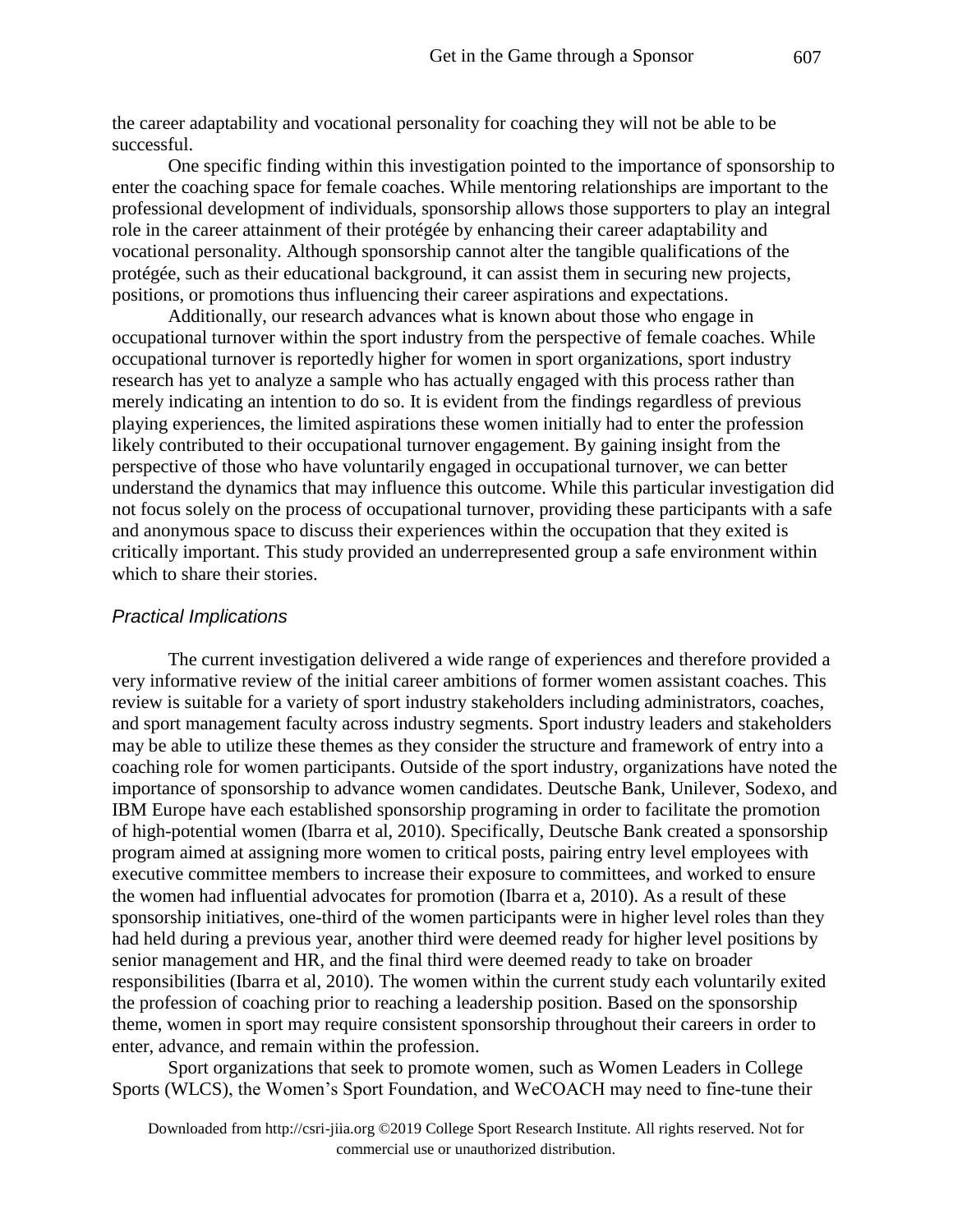advancement strategies towards distinct sponsorship programming based on the themes derived from these former assistant coaches and the instances of successful sponsorship programming found outside of sport. The importance of such an initiative is supported by previous research which indicates women may maintain higher levels of the successful leadership competencies as reported on by their subordinates (e.g., empathy, ethical values, team building; Sherwin, 2014). However, before these qualities can help shift the leadership culture within sport, women need to be given access to the entry-level roles that are suitable for leadership training. In order to accomplish this task, the results suggest women student and student-athletes need to be provided with additional insight into the coaching profession. Without proper knowledge of the role and the expectations of the occupation, women may continue to overlook the possibility of becoming a sport coach and will likely not pursue head coaching roles. Perhaps educational programs and athletic departments need to approach the process of sponsorship more holistically, as women student-athletes should be approached at younger ages to develop an interest in coaching.

Further, while the theme of sponsorship revealed itself as significant, it would also appear the manner by which this is accomplished for women needs to emerge as well. According to Wells and Hancock (2017), if fewer women exit the profession, there will be increased opportunities for role models, mentors, and sponsors for women candidates. The findings of this study extend this notion as they suggest women may require additional role models and advocates who are more in touch with the challenges associated with entry into the coaching profession. Men have been engaging in sponsorship for years, which is part of the reason why they are getting jobs over women candidates (Ibarra et al, 2010). The industry, and society in general, needs to evolve the narrative of mere mentoring and reframe it to include tactics aligned with the sponsoring of women. Based on the experiences of the participants, it would appear these women received distinct forms of sponsorship that greatly assisted with their initial career aspirations. Athletic departments will likely benefit from more robust recruiting, hiring, and search committee practices to ensure women candidates apply for their open positions if these forms of sponsorship do not develop for women in sport. For example, it may be beneficial for NCAA athletic departments to consider programming and protocol similar to the NFL's "Rooney Rule." Deliberate attempts on the part of athletic departments to attract women candidates for assistant coach roles would likely increase the proportion of women found in those positions.

These findings also indicate a greater synergy should be developed between education and coach training. Organizations that work with women coaches (e.g., WeCOACH, Women's Basketball Coaches Association (WBCA)) along with academic programs (e.g., sport management departments), should consider a more substantial investment in developing coaching education courses. Coaching education and training, along with continuous coach development is essential to improving upon the quality of sport coaching (Mallet, Trudel, Lyle, & Rynne, 2009). While coach education programming and certification requirements are relatively substantial at the international level, domestically coaching education programs are lacking (Cushion et al., 2003; Lemyre et al., 2007).

Many of the participants within the current investigation indicated they had a passion for education and the structure of education leading them to believe coaching would adhere to similar processes and principles. These findings suggest that the skills obtained within education courses and teacher training may be highly beneficial to coaches, and current curriculum stakeholders should recognize the connection between teaching skill sets and coaching effectiveness. This would also undoubtedly assist with earlier recruitment of women coach candidates. To that end, institutions of higher education should investigate the opportunity to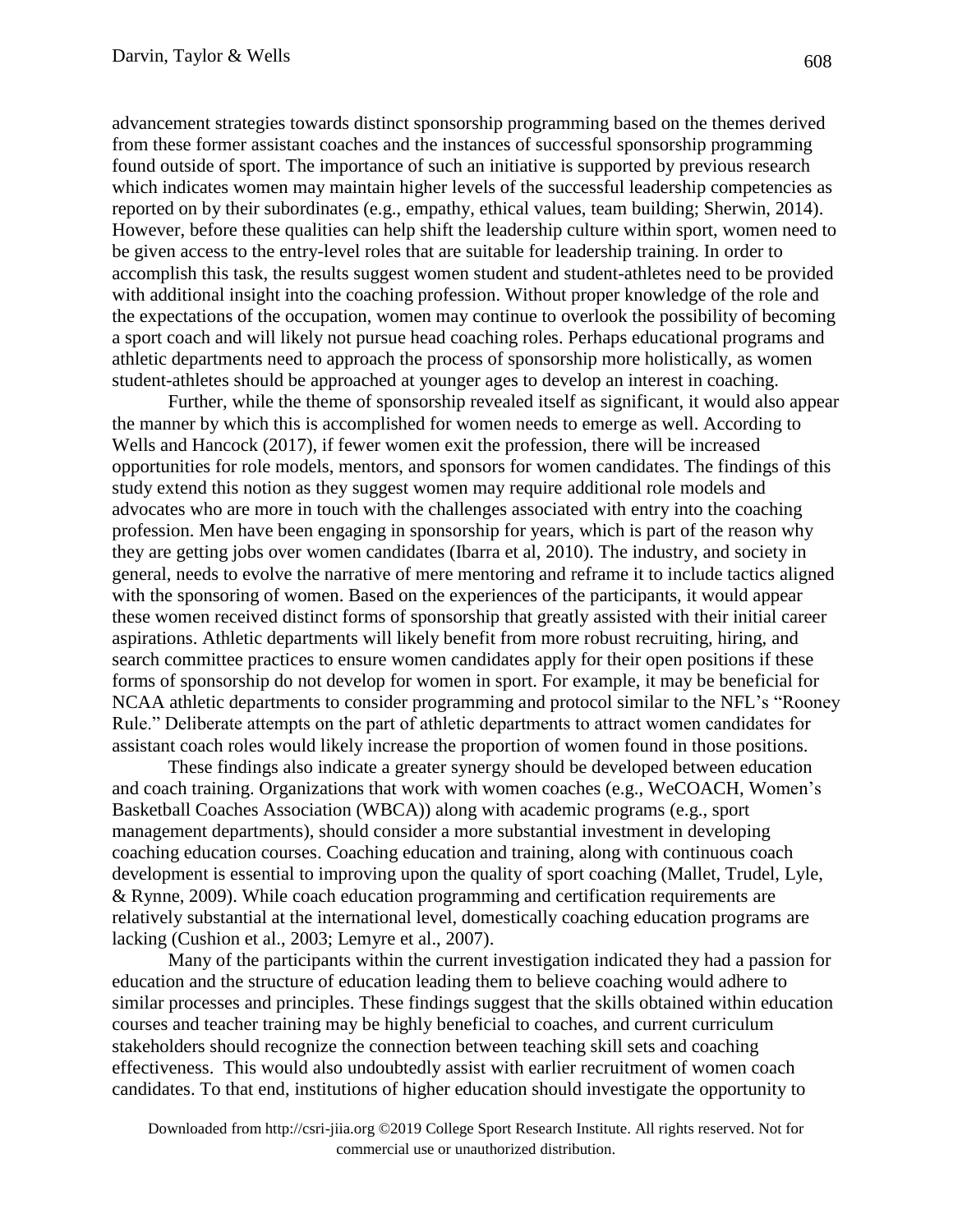develop sport coaching majors for their students similar to those currently in existence. For example, the State University of New York at Cortland hosts a coaching major that contains a unique sequence of subjects focusing on the theory and practice of coaching and provides students with an experiential-learning component through a coaching internship. Additional coaching majors at the undergraduate and graduate levels should be developed in the future to expose women to the career path and provide resources and concrete training opportunities.

## **Limitations and Future Research**

This investigation was not free from limitations and thus provides an opportunity for future research endeavors. First, the focus of the current study was on former assistant women coaches recalling their initial career ambitions. Recall bias occurs when there is an error in the recollection of information from the timeline to the actual event (Hassan, 2006), so future research should include journaling of the participants focused on their career experiences within the profession or rationale for exiting the profession. Recognizing the decision to leave an organization or occupation is complex and multifaceted (Morrell & Arnold, 2007), future research should evaluate coach's unfolding model of voluntary turnover (e.g., shocks, scripts, image violation, dissatisfaction, and alternative job opportunities; Lee & Mitchell, 1994). Additionally, former women assistant coaches were selected from four distinct intercollegiate sports and thus this is not representative of the entire intercollegiate space and therefore may not be generalizable. Future research should aim to examine initial career ambitions for additional sports, positioned at different levels within the sport industry, and governed differently. Additionally, longitudinal research on those coaches staying in the game, possibly collaborating with developmental coaches' academies such as WeCOACH, should occur. Finally, only former women assistant coaches were selected as participants, so future studies should aim to investigate the initial career ambitions of men assistant coaches as well.

# **Conclusion**

Generating higher proportions of women sport leaders begins with generating higher proportions of women within entry-level roles. The findings of this study advance our knowledge of not only the career aspirations of women assistant coaches, but also the leaking pipeline. These women voluntarily engaged in occupational turnover and subsequently contributed to the leaky pipeline of potential leadership candidates. Their limited aspirations and requirement of a sponsor to enter the field of coaching is significant in that it becomes evident women often require very distinct and at times intense forms of support. Industry stakeholders across a wide spectrum will likely be able to utilize these findings in order to assist in their own hiring practices as well as the recruiting methods by which they reach out to potential prospective women candidates.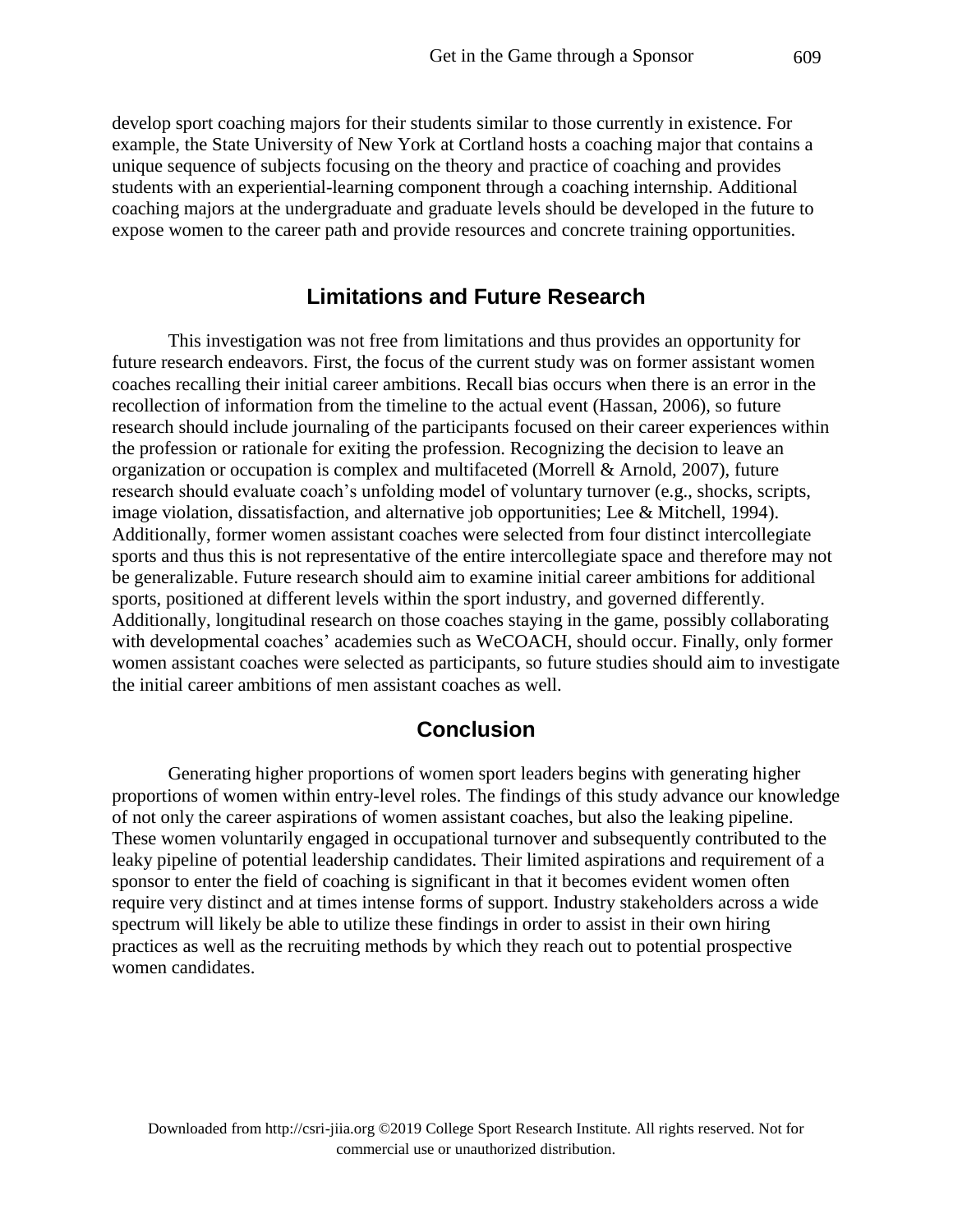# **References**

- Acosta, R. V., & Carpenter, L. J. (2014). Woman in Intercollegiate Sport: A
- Longitudinal, National Study. Thirty-Seven Year Update, 1977-2014. *Acosta-Carpenter*. Anderson, K. A. (2019). A National Study of the Differential Impact of Novice Teacher Certification on Teacher Traits and Race-Based Mathematics Achievement. *Journal of Teacher Education*. https://doi.org/10.1177/0022487119849564
- Avery, D. R., Tonidandel, S., & Phillips, M. G. (2008). Similarity on sports sidelines: How mentor–protégé sex similarity affects mentoring. *Sex Roles*, *58*(1-2), 72-80.
- Berrey, E. (2014). Breaking glass ceilings, ignoring dirty floors: The culture and class bias of diversity management. *American Behavioral Scientist, 58*(2), 347–370.
- Betz, N. E., & Fitzgerald, L. F. (1987). The career psychology of women. Orlando, FL: Academic Press.
- Blau, G. (2007). Does a corresponding set of variables for explaining voluntary organizational turnover transfer to explaining voluntary occupational turnover? *Journal of Vocational Behavior*, *70*(1), 135-148.
- Bolles, R. (2006). *What color is your parachute?* Berkeley, CA: Ten Speed Press 2006 Edition.
- Burke, R.J. (2007). Career development of managerial women: Attracting and managing talent. In D. Bilimoria & S.K. Piderit (Eds.), Handbook on women in business and management (pp. 109–131). Northampton, MA: Edward Elgar Publishing.
- Burton, L. J., Barr, C. A., Fink, J. S., & Bruening, J. E. (2009). "Think athletic director, think masculine?" Examination of gender typing of managerial subroles within athletic administration positions. *Sex Roles*, 61, 416-426.
- Burton, L. J., Grappendorf, H., & Henderson, A. (2011). Perceptions of gender in athletic administration: Utilizing role congruity theory to examine (potential) prejudice against women. *Journal of Sport Management, 25*, 36-45.
- Creswell, J. W. (2013). *Research design: Qualitative, quantitative, and mixed methods approaches*. Sage publications.
- Cunningham, G. B. (2015). Creating and sustaining workplace cultures supportive of LGBT employees in college athletics. *Journal of Sport Management*, *29*(4), 426-442.
- Cunningham, G. B., Sagas, M., Dixon, M., Kent, A., & Turner, B. A. (2005). Anticipated career satisfaction, affective occupational commitment, and intentions to enter the sport management profession. *Journal of Sport Management*, *19*(1), 43-57.
- Cushion, C. J., Armour, K. M., & Jones, R. L. (2003). Coach education and continuing professional development: Experience and learning to coach. *Quest*, *55*(3), 215-230.
- Darvin, L. (2019). Voluntary occupational turnover and the experiences of former intercollegiate women assistant coaches. *Journal of Vocational Behavior*, https://doi.org/10.1016/j.jvb.2019.103349
- Darvin, L., Cintron, A., & Hancock, M. (2017). ¿Por qué jugar? Sport socialization among Hispanic/Latina female NCAA division I student-athletes. *Journal of Amateur Sport*, *3*(2), 27-54.
- Darvin, L., & Sagas, M. (2017). An examination of homologous reproduction in the representation of assistant coaches of women's teams: A 10-Year Update. *Gender Issues*, *34*(2), 171-185.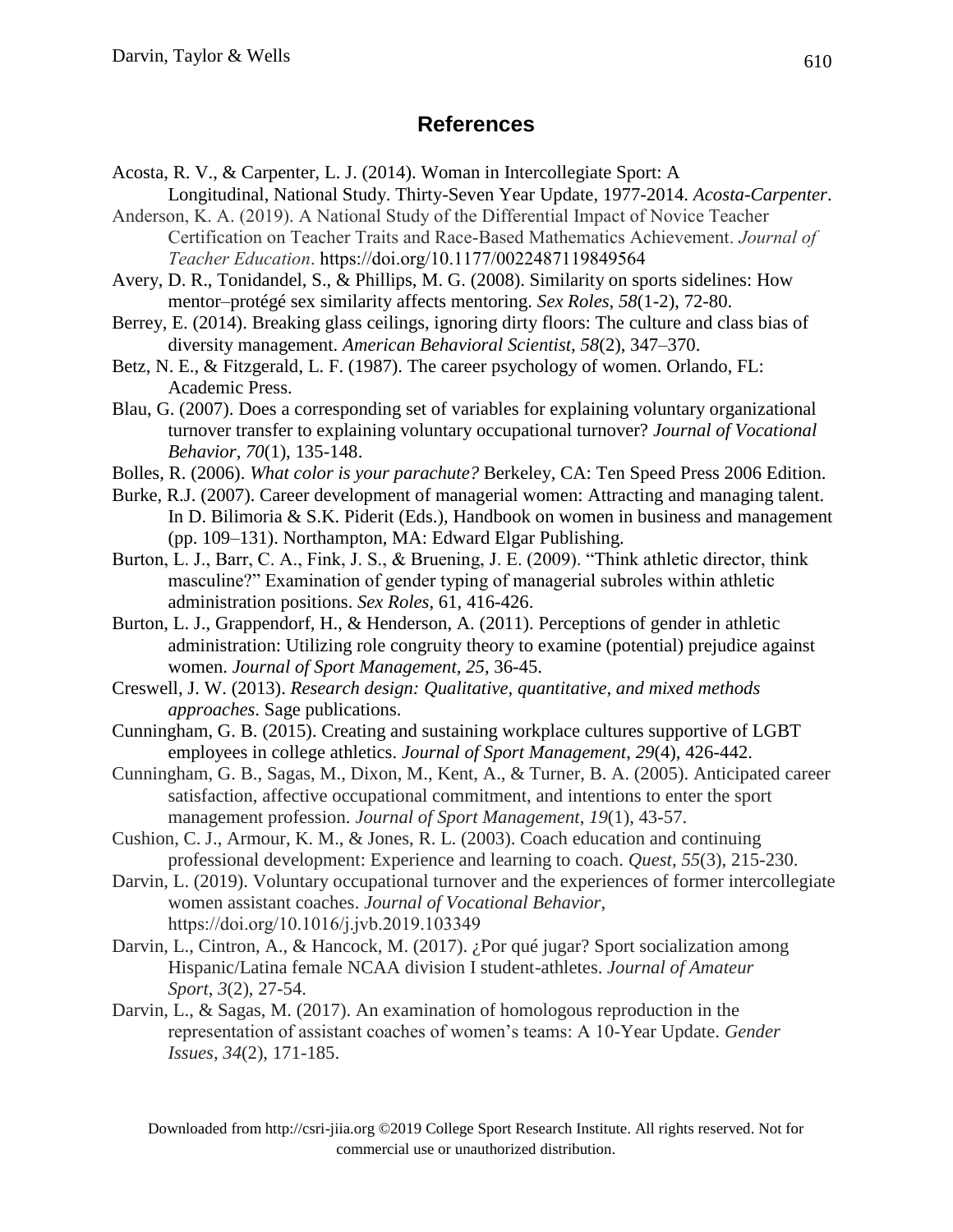- Demers, G. (2009). We are coaches": Program tackles the under-representation of female coaches. *Canadian Journal for Women in Coaching*, *9*(2), 1-9.
- Dixon, M. A., & Sagas, M. (2007). The relationship between organizational support, workfamily conflict, and the job-life satisfaction of university coaches. *Research Quarterly for Exercise and Sport*, *78*(3), 236-247.
- Dreher, G. F., & Cox, T. H. Jr. (1996). Race, gender, and opportunity: A study of compensation attainment and the establishment of mentoring relationships*. Journal of Applied Psychology, 81*(3), 297-308.
- Eccles, J. S. (1987). Gender roles and women's achievement-related decisions. *Psychology of Women Quarterly, 11,* 137–172.
- Eccles, J. S. (1994). Understanding women's educational and occupational choices. *Psychology of Women Quarterly, 18*, 585–609. doi:10.1111/ j.1471- 6402.1994.tb01049.x
- Everhart, C. B., & Chelladurai, P. (1998). Gender differences in preferences for coaching as an occupation: The role of self-efficacy, valence, and perceived barriers. *Research Quarterly for Exercise and Sport*, *69*(2), 188-200.
- Foust-Cummings, H., Dinolfo, S., Kholer, J. (2011). Sponsoring Women to Success. Catalyst Research Group. Retrieved from: https://www.catalyst.org/research/sponsoring-womento-success/
- Goldhaber, D. D., & Brewer, D. J. (2000). Does teacher certification matter? High school teacher certification status and student achievement. *Educational evaluation and policy analysis*, *22*(2), 129-145.
- Grappendorf, H., Lough, N., & Griffin, J. (2004). Profiles and career patterns of NCAA division I athletic directors. *International Journal of Sport Management, 5*(3), 243-261.
- Hall, S. A., Bowers, A. G., & Martin, C. L. L. (2010). An exploratory study of job satisfaction levels of athletic marketing directors at National Collegiate Athletic Association (NCAA) Division I-A institutions. *International Journal of Sport Management Recreation & Tourism*, 6, 1-17.
- Hancock, M. G., Cintron, A., & Darvin, L. (2018). Socialization to careers in intercollegiate athletics: A comparison of men and women. *Women in Sport and Physical Activity Journal*, *26*(1), 12-22.
- Hancock, M. G., & Hums, M. A. (2016). A "leaky pipeline"?: Factors affecting the career development of senior-level female administrators in NCAA Division I athletic departments. *Sport Management Review, 19*, 198-210.
- Hartzell, A. C. & Dixon, M. A. (2019). A holistic perspective on women's career pathways in athletics administration. *Journal of Sport Management*, *33*, 79-92.
- Hassan, E. (2006). Recall bias can be a threat to retrospective and prospective research designs. *Internet Journal of Epidemiol,* 3(2), 339–412.
- Helms, M. M., Arfken, D. E., & Bellar, S. (2016). The importance of mentoring and sponsorship in women's career development. *SAM advanced management journal*, *81*(3), 4.
- Hoeber, L. (2007). Exploring the gaps between meanings and practices of gender equity in a sport organization. *Gender, Work & Organization*, *14*(3), 259-280.
- Ibarra, H., Carter, N., & Silva, C. (2010). Why Men Still Get More Promotions Than Women. Harvard Business Review. Retrieved from: https://hbr.org/2010/09/why-men-still-getmore-promotions-than-women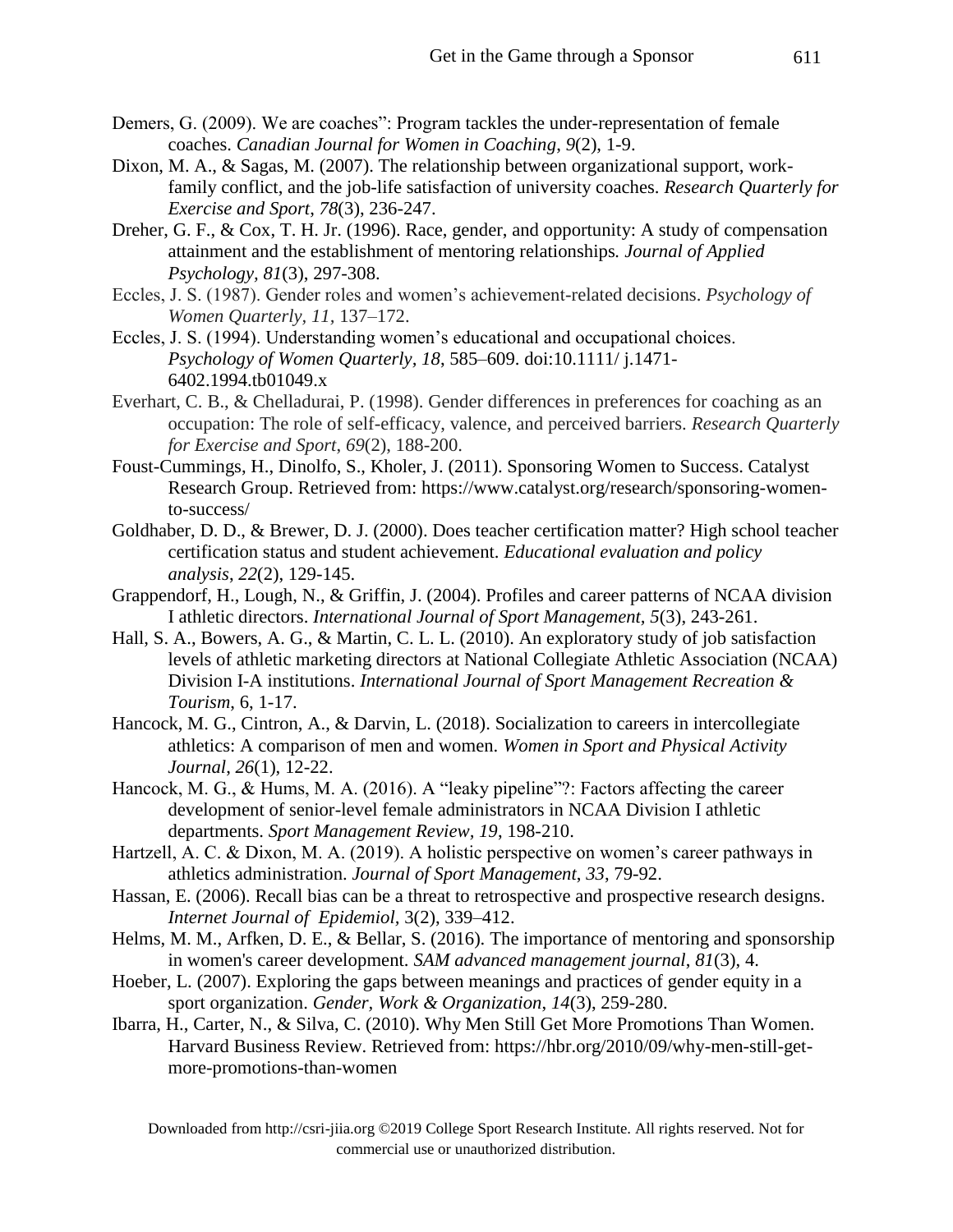- Kafle, N. P. (2011). Hermeneutic phenomenological research method simplified. *Bodhi: An Interdisciplinary Journal, 5*(1), 181-200.
- Kamphoff, C. S. (2010). Bargaining with patriarchy: Former female coaches' experiences and their decision to leave collegiate coaching. *Research Quarterly for Exercise and Sport, 81*, 360–372.
- Kanter, R. M. (1977). *Men and women of the corporation*. New York: Basic Books.
- Kilty, K. (2006). Women in coaching. *The Sport Psychologist, 20*, 222–234.
- Kulik, C. T., Treuren, G., & Bordia, P. (2012). Shocks and final straws: Using exit-interview data to examine the unfolding model's decision paths. *Human Resource Management, 51*(1), 25-46.
- Lapchick, R. (2016). Gender report Card: 2016 International Sports Report Card on Women in Leadership Roles. *The Institute for Diversity and Ethics in Sport, University of Central Florida, USA.* Retrieved from *www. tidesport. org/womensleadershipin-international-sports. html*.
- LaVoi, N. M. (2009). Occupational sex segregation in a youth soccer organization: Females in positions of power. *Women in Sport and Physical Activity Journal*, *18*(2), 25-37.
- LaVoi, N. M., Becker, E., & Maxwell, H. D. (2007). "Coaching Girls": A Content Analysis of Best-Selling Popular Press Coaching Books. *Women in Sport and Physical Activity Journal, 16*(2), 7-20.
- LaVoi, N. M., & Dutove, J. K. (2012). Barriers and supports for female coaches: An ecological model. *Sports Coaching Review*, *1*(1), 17-37.
- Lee, T. W., & Mitchell, T. R. (1994). An alternative approach: The unfolding model of voluntary employee turnover. *Academy of Management Review, 19*, 51–89.
- Lemyre, F., Trudel, P., & Durand-Bush, N. (2007). How youth-sport coaches learn to coach. *The Sport Psychologist*, *21*(2), 191-209.
- Lent, R. W., Brown, S. D., & Hackett, G. (1994). Toward a unifying social cognitive theory of career and academic interest, choice, and performance. *Journal of Vocational Behavior, 45*, 79-122.
- Millslagle, D., & Morley, L. (2004). Investigation of role retreatism in the teacher/coach. *Physical Educator*, *61*(3), 120.
- Morrell, K., & Arnold, J. (2007). Look after they leap: Illustrating the value of retrospective reports in employee turnover. *International Journal of Human Resource Management*, 18, 1683–1699.
- Morris, E., Arthur-Banning, S., & McDowell, J. (2014). Career strategies of millennial generation female assistant coaches. *Journal of Intercollegiate Sport*, *7*(2), 175-197.
- National Collegiate Athletic Association. (2017). Diversity Research. Retrieved from http://www.ncaa.org/about/resources/research/diversity-research
- Pietkiewicz, I., & Smith, J. A. (2012). A practical guide to using interpretative phenomenological analysis in qualitative research psychology. *Psychological Journal*, *20*(1), 7-14.
- Reade, I., Rodgers, W., & Norman, L. (2009). The under-representation of women in coaching: A comparison of male and female Canadian coaches at low and high levels of coaching. *International Journal of Sports Science & Coaching*, *4*(4), 505-520.
- Sagas, M., & Cunningham, G. B. (2005). Racial differences in the career success of assistant football coaches: The role of discrimination, human capital, and social capital. *Journal of Applied Social Psychology*, *35*(4), 773-797.